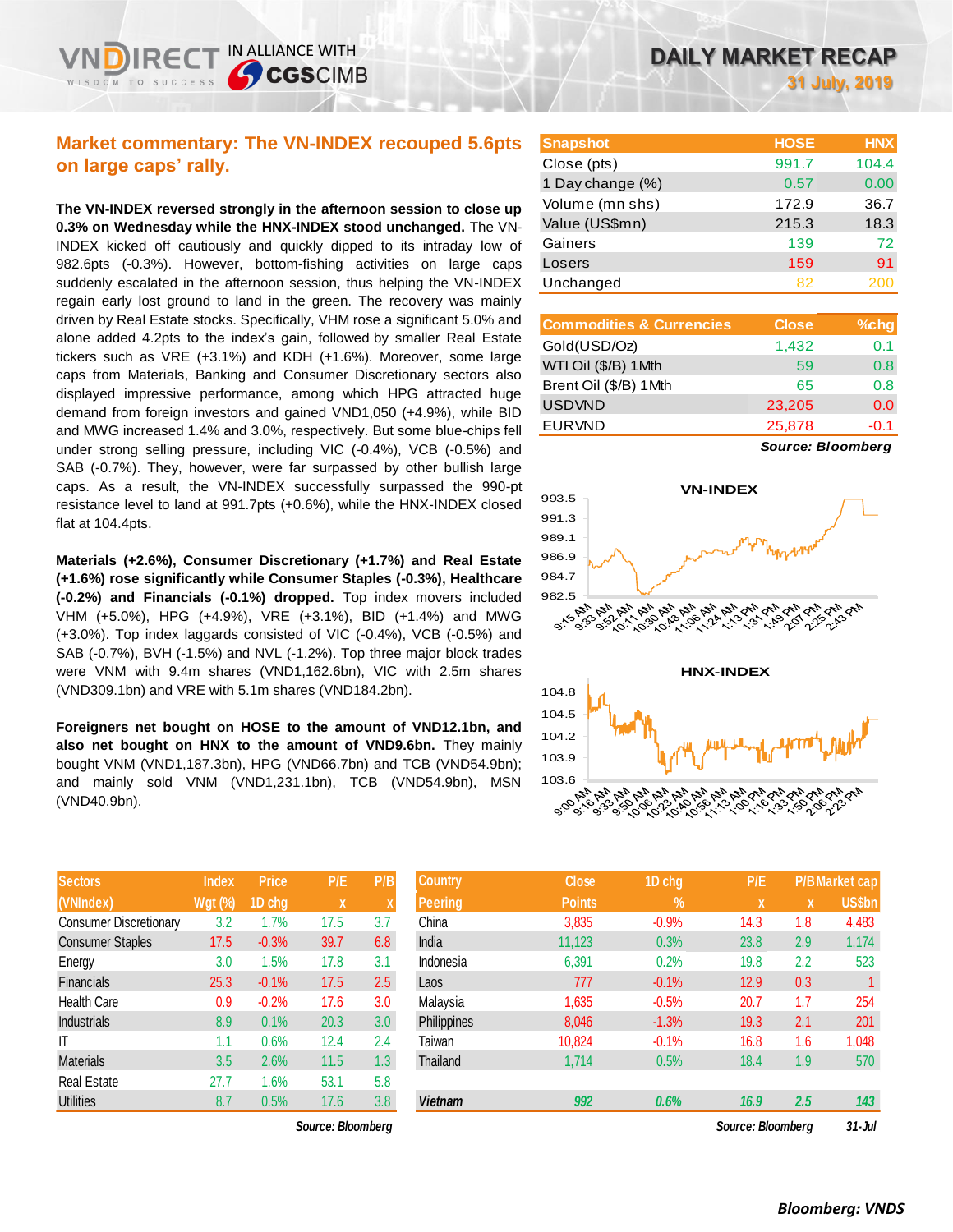### **Market News**

**Oil extended its longest rally in three weeks as lingering Iran tensions stoke concerns over the stability of Middle East energy flows, while U.S. crude stockpiles continue to tighten.** Futures rose as much as 0.8% in New York after gaining 3.9% in the past four sessions. Iran has reached a deal with Russia to hold a joint military drill in the Indian Ocean by March 2020, semiofficial Fars News reported, citing the commander of the Iranian navy. American crude inventories dropped by 6.02m barrels last week, according to an industry report. If confirmed by government data on Wednesday, it will be a seventh weekly decline. Oil is little changed this month after swinging between gains and losses as global growth concerns competed with the prospect of a supply disruption in the Middle East. Investors continue to monitor the progress of trade talks between Washington and Beijing that resumed on Tuesday as President Donald Trump lashed out at China for its unwillingness to buy U.S. products, while optimism is growing the Federal Reserve will cut rates. *(Bloomberg)*

**Banks step up bad debt recovery in 2019.** Some banks have recovered trillions of Vietnamese dong in bad debt by selling off assets secured with non-performing loans in the first half of 2019. According to a representative of Sacombank, the lender has recovered bad debts worth more than VND11tr (US\$472m) in 1H19, making a total of nearly VND35.7tr since it started restructuring bad debts two years ago. Sacombank is also selling properties as collateral in Ho Chi Minh City and other provinces to recover debts, including land belonging to the Bao Hung residential area project and two other plots in the city's District 8. The lender has set the starting price for the assets at VND928bn. It also plans to sell land use rights in the city's Binh Chanh District with the starting price at more than VND1.3tr. In the southern province of Binh Duong, the bank has invited bids for 15 land lots, with total area of more than 29,600 square metres. The starting price for the properties is VND897bn. Meanwhile, DongA Bank said that it recovered more than VND1.8tr in bad debt in the first six months of this year. Between August 2015 and June 2019, the bank took back some VND16.3tr. According to Nguyen Van Du, deputy chief inspector of the State Bank of Viet Nam (SBV), enhanced legal frameworks issued last year had helped banks and the VAMC better manage bad debts by allowing them to rapidly repossess collateral or assets secured with loan money if borrowers default. Truong Van Phuoc, a member of the Prime Minister's economic advisory group, said the process of restructuring and handling bad debt had brought positive results recently. According to the SBV, between 2012 and June-end this year, the local banking system handled over VND937tr in bad debts, including more than VND163tr settled in 2018, bringing the bad debt ratio of the banking system down to 1.91% by the end of June. *(Vir.com.vn)*

## **Coverage Universe Updates**

### **PetroVietnam Gas Joint Stock Company (GAS VN) – Update – HOLD (+2.3%)**

#### **Higher TOP price could outweigh higher costs**

**1H19 results: in line with expectations.** GAS recorded a 1.6% yoy increase in 2Q19 net revenue, but its net profit fell 2.0% yoy due to (1) a lower gas selling price which is benchmarked to Singapore oil price (which declined by 7.5% yoy), and (2) as GAS incurred field decommissioning expenses of VND390bn in 2Q19 (a total of c.VND2.3tr expected in 2019-2022F). Despite sluggish 2Q19, 1H19 revenue rose 2.1% yoy thanks to higher gas sales volume (+0.9% yoy) and higher average oil price (+2.6% yoy, in our estimation). 2H19 net profit came in at VND6,037bn (+6.3% yoy), forming 80.1% of the company's full-year guidance and 53.1% of our FY19F forecast.

**Change in TOP price policy could offset higher costs**. We raise our FY19-2021F EPS forecasts to reflect: (1) a change in take-or-pay (TOP) gas price policy from a fixed price basis to floating price benchmarked to fuel oil price in Singapore (effective from 20 Mar 2019), and (2) potential decommissioning expenses of VND800bn in 2019F, VND1tr in 2020F and VND400bn in 2021F. We estimate the increase in gas selling price could yield c.VND3tr-4tr additional revenue annually, which could outweigh the decommissioning costs.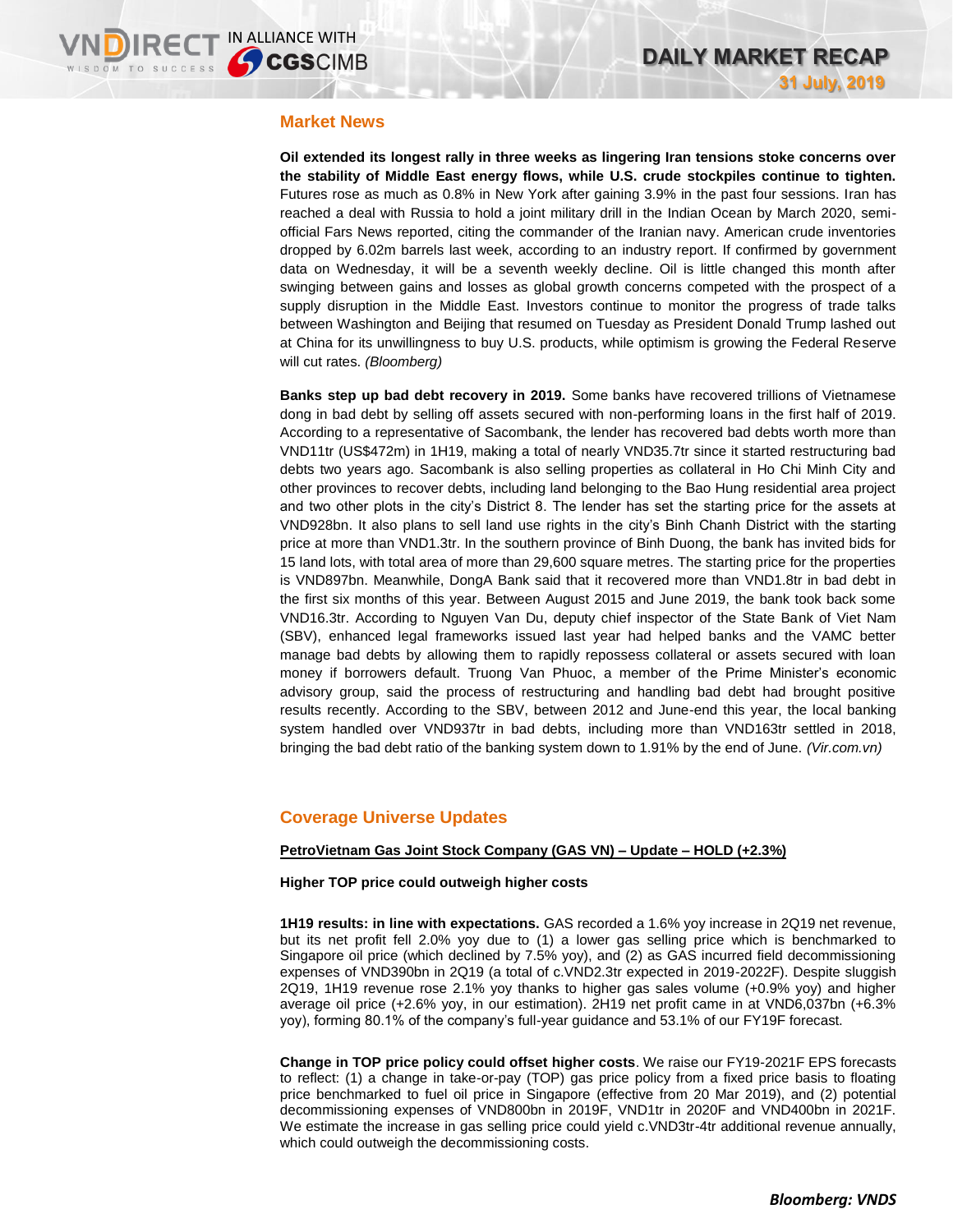**Initiating a new capex cycle.** Although we expect PV GAS to start a new capex cycle from 2H19 onwards, we lower our FY19-21F capex forecasts by 36-60% as we believe the progress of new projects has been slower than our expectations. Notable projects include the LNG Thi Vai project with a total investment value of c.US\$286m (EPC contract awarded in Jun 2019) and the Nam Con Son 2 Phase 2 pipeline (total value of over VND18,200bn) to provide the pipeline for the ongoing Sao Vang Dai Nguyet gas field.

**DAILY MARKET RECAP** 

**31 July, 2019**

**Maintain Hold; TP increased to VND105,700.** We raise our TP to VND105,700 on the back of our higher FY19-21F EPS forecasts to reflect the benefit from the gas price increase and better cash flow due to lower capex. The target price is based on an equal weighting of DCF and target P/E of 18x on average FY19- 20F EPS. GAS's stock price has been rising recently (+9.5% since Jun 2019), which is in line with Singapore fuel oil price movement (+13.7% in the same period). Upside risks include higher gas selling prices (particularly for its fertiliser clients) and higher oil prices. Downside risks include lower-than-expected oil price and further depletion/operational issues at the gas fields.

*Read the full report: [HERE](https://static-02.vndirect.com.vn/uploads/prod/GAS_Update_20190730.pdf)*

#### **PetroVietNam Fertilizer and Chemicals Corporation (DPM VN) – Update – ADD (+27.0%)**

#### **The worst seems to be over**

**Lower-than-expected urea and NPK sale volume.** This year's maintenance (Feb 19 to 1 May 19) was longer than the usual 24 days per annum seen previously. Management said it sold 262,000 tonnes of urea (-40% yoy) and 40,000 tonnes of NPK (Nitrogen, phosphorus, potassium) in 1H19, which comprised just 27% of DPM's full-year target. Therefore, we cut our FY19F urea sales volume forecast by 2.3% to 690,000 tonnes and FY19F NPK sales volume forecast by 20% to 120,000 tonnes.

**Higher gas input price due to a transportation tariff hike.** DPM has adopted a 40% transportation tariff hike to calculate gas input price in 1H19. Besides, fuel oil (FO) price inched up 3% yoy in 1H19. Hence, we raise our FY19F gas input price assumption to US\$6.6/mmbtu, or 4.8% above our previous forecast.

**Maintain Add with a lower TP of VND17,300.** We cut our FY19-21F EPS by 4-20% to reflect higher gas input prices and the longer maintenance shutdown in 1H19. We lower our P/E target multiple to 8x (previously 9.3x) due to higher gas input price, lower NPK sales and higher interest expenses. Our TP is based on a 40:30:30 weighting of: (1) a FY19-23F DCF valuation, (2) 8.0x of FY20F EPS, (3) 0.9x of FY20F P/BV. We believe disappointing 1H19 results are largely priced in. We expect a recovery in 2H19 as DPM's urea and NH3 plants operate at 100% capacity after their maintenance, thus DPM remains an Add. Re-rating catalysts include favourable oil price movements in 2H19F. Downside risks include 1) higher-than-expected gas transportation tariffs, and (2) further delays in the amended VAT policy.

**Disappointing 1H19 results.** PetroVietnam Fertilizer and Chemicals (DPM) posted 1H19 revenue of VND3,505bn, down 26.7% yoy after its urea and NH3 plants' operations were halted for a 72-day maintenance period which ended on 1 May 2019. This longer-than-expected shutdown caused a 40% drop in urea sales volume. 1H19 net profit also fell 79.7% yoy due to: 1) a 9.2% yoy increase in gas input price, and 2) interest expenses tripling as interest was no longer capitalised after the NH3-NPK project became operational since Aug 2018.

*Read the full report: [HERE](https://nhanha-public-api.vndirect.com.vn/click/OGE0ODlmZDA2ODYwMjZlMjAxNjg5OGJiOGM4YjMxODQ=/ZDQ4MzRlYjY4MTFlNDIzYWE4NGNhN2VmMWEzODU5ZjM=/d4834eb6811e423aa84ca7ef1a3859f3-DPM_Update_20190731.pdf/cmVzZWFyY2hAdm5kaXJlY3QuY29tLnZu/NTc3NQ==)*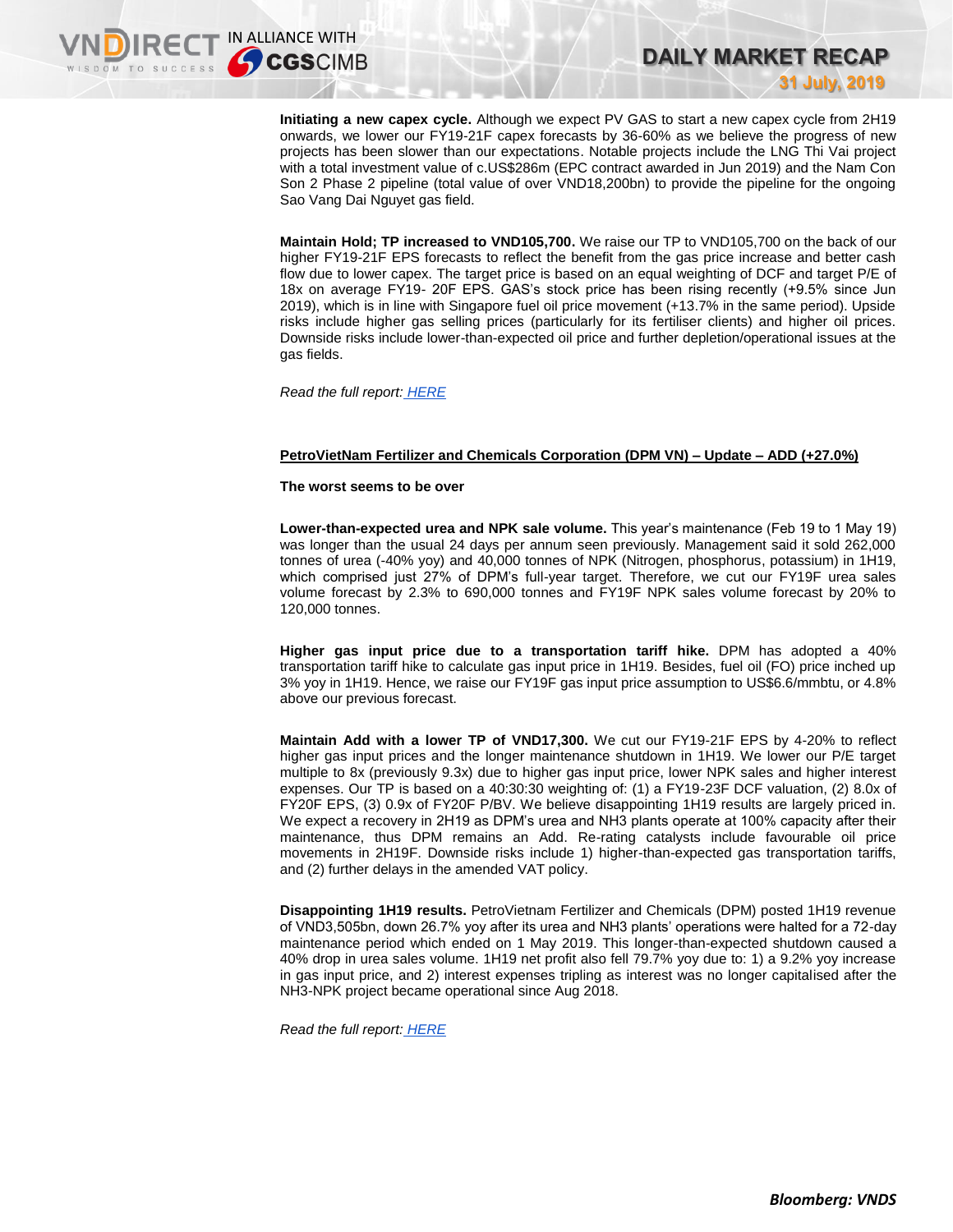#### **Quang Ngai Sugar Joint Stock Company (QNS VN) – Earnings update – ADD (+42.7%)**

**1H19: Sweet soymilk – bitter sugar**

**Low sugar production spoiled soymilk's glory in 1H19.** Soymilk revenue grew 13.2% yoy in 1H19 driven by a 10% rise in sales volume. We believe soymilk's better performance could be attributed to the recovery of dairy consumption in both urban and rural area and Vinasoy's new TV commercials. On the other hand, 1H19 sugar sales decreased 10.9% yoy, mainly due to a 6.4% yoy decline in average sugar price. Consequently, 1H19 QNS's revenue rose 2.5% yoy, fulfilling 50.7% of our full-year estimates. This is below our expectation as 1H results normally contribute 70-75% to the whole year revenue. 2Q is the peak season of sugar production and soymilk consumption.

**Soymilk gross margin continue to advance.** The average global soybean price decreased 12.4% yoy in 1H19 to US\$365/metric ton amid the U.S.-China trade tension, helping soymilk gross margin to expand 5.4% pts to 44.6%.

**Sugar gross profit shrank amid lower commercial cane sugar (CCS) and price drop.** A prolonged severe drought in An Khe, Gia Lai in 1H19 has reduced the CCS and cut down sugarcane harvesting volume by 25%-30%. At the same time, global sugar price drop in 1H19 has weighed down on QNS' ASP (-6.4% yoy). Consequently, 1H19 sugar GPM dropped 8.9% pts yoy to 4.1%.

**Sugar production decreased and disbursement of refined sugar (RE) project slowed.** We estimated that 2019 QNS' sugar production was down 38.5% yoy due to the drought and the firm had roughly 50,100 tonnes of sugar in stock at end of 1H19. QNS invested VND515bn so far in RE sugar project (36% of the total planned costs). The disbursement rate was slower than our expectation, thus the factory's trial run may face delays.

**Higher administration costs and CIT rate offset better blended gross margin.** Mixed performance of the soymilk and sugar segments drove QNS blended gross margin to advance 0.8% pts yoy to 27.6% in 1H19. SG&A as % of revenue edged up by 1.3% pts yoy to 12.4%, driven by higher salary for management staff and higher transportation and advertisement expenses. On the other hand, QNS's effective CIT rate in 1H19 rose 6.8% pts yoy to 17.6% since Bac Ninh soymilk plant's incentive period terminated. As a result, QNS posted VND521bn in 1H19 net profit, which was 7.3% below the same period last year, fulfilling 42.1% of our full-year forecast.

(\*) Note: TP adjusted to reflect the 2018's stock dividend payment at the ratio of 100:20 made on May 5th 2019.

*Read the full report: [HERE](https://nhanha-public-api.vndirect.com.vn/click/OGE0ODlmZDA2ODYwMjZlMjAxNjg5OGJlZTEyNDMxODY=/MWZkZDVkYzY2ZWVmNGYwZWI0YzNlN2MxNTA4Yjg3MDE=/1fdd5dc66eef4f0eb4c3e7c1508b8701-QNS_EarningsUpdate_20190731.pdf/cmVzZWFyY2hAdm5kaXJlY3QuY29tLnZu/NTc4Mw==)*

## **Notable Corporate Events**

**Vingroup Joint Stock Company (VIC VN) – 2Q19 business results:** VIC's revenue in 2Q19 grew 22% yoy to VND39,457bn while its net profits saw a three-fold increase from the same period last year to VND2,343bn, the company said in its second-quarter report. Revenue from project delivery reached VND25,759bn (+9% yoy), mainly contributed by projects such as Vinhomes Ocean Park, Vinhomes Skylake, Vinhomes Green Bay and Vinhomes Star City Thanh Hoa. Moreover, the retail business segment contributed VND6,995bn (+74% yoy) to the total revenue, while the figures for real estate leasing and entertainment activities segments were lower, at VND1,632bn (+14% yoy) and VND2,2268bn (+17% yoy), respectively. Besides, revenue from education and medical segments also recorded impressive growth of between 22% and 41%. *(Ndh.vn)*

*<to be continued>*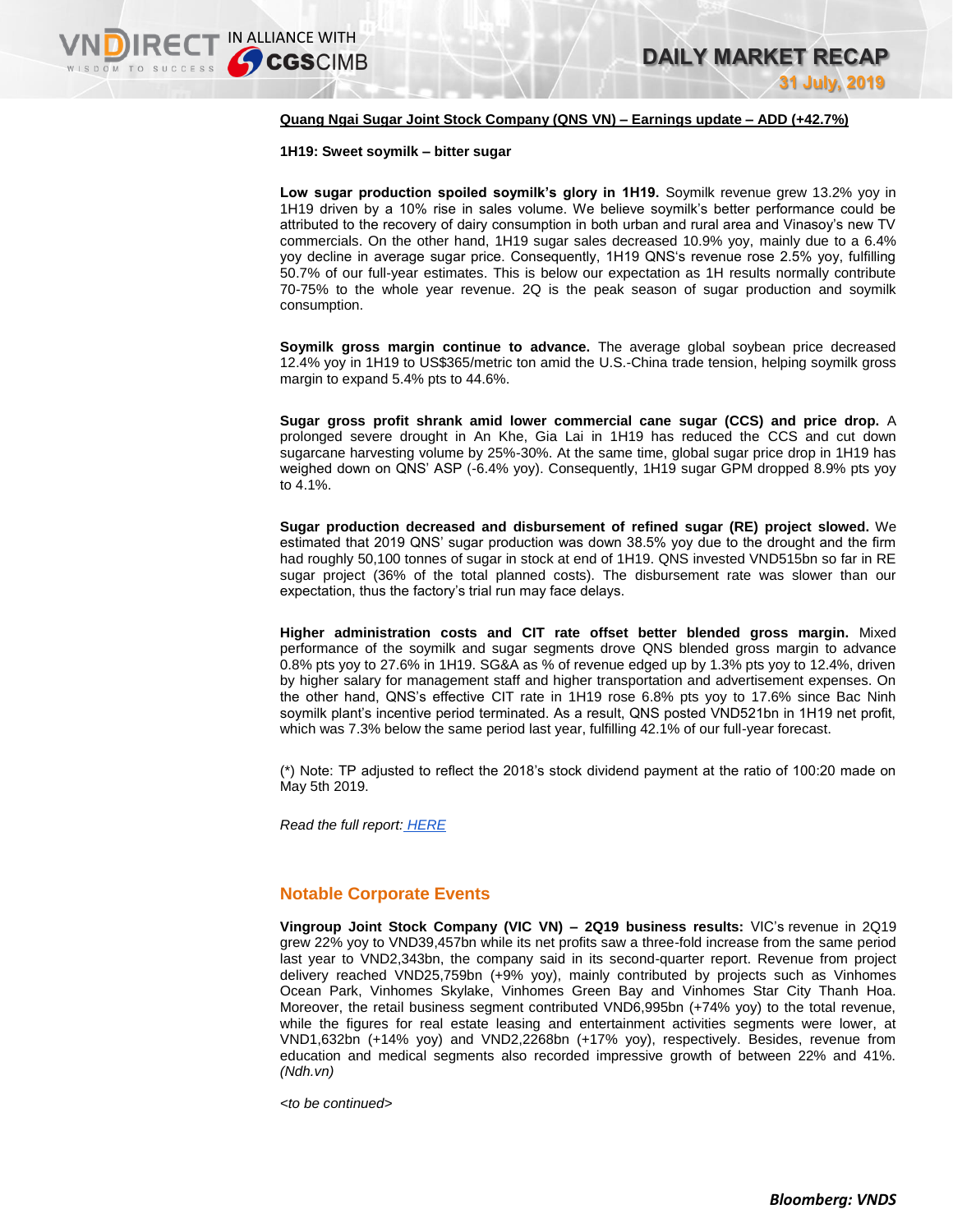## **DAILY MARKET RECAP 31 July, 2019**

**COVERAGE SUMMARY**

WISDOM TO SUCCESS

VND

IRECT IN ALLIANCE WITH

| Ticker          | <b>Close</b><br>price | <b>Adjusted</b><br>target<br>price | <b>Dividend</b><br>yield | <b>Potential</b><br>return | <b>Rating</b> | <b>Investment thesis summary/Update</b>                                                                                                                                                                                                                                                                                                                                                                                                                                                                                                | Latest<br>report |
|-----------------|-----------------------|------------------------------------|--------------------------|----------------------------|---------------|----------------------------------------------------------------------------------------------------------------------------------------------------------------------------------------------------------------------------------------------------------------------------------------------------------------------------------------------------------------------------------------------------------------------------------------------------------------------------------------------------------------------------------------|------------------|
| PC <sub>1</sub> | 16,650                | 24,500                             | 0.0%                     | 47.1%                      | <b>ADD</b>    | 1. Robust backlog in 2019F. According to the company, the total<br>backlog of the grid erection and installation segment is estimated at<br>VND2,829bn at the beginning of 2019<br>2. Promising outlook for hydropower segment. Investments in<br>hydropower have gradually helped improved PC1's earnings quality                                                                                                                                                                                                                     | Link             |
| <b>LPB</b>      | 8,200                 | 12,200                             | 12.2%                    | 60.9%                      | ADD           | thanks to high margins and recurring, stable revenues.<br>1. LPB has embarked on an extensive branch network expansion<br>initiative that is unmatched by other banks.<br>2. Potential for a boost in fee income from bancassurance.<br>3. LPB is considering migrating to HOSE. A listing on HOSE will<br>increase liquidity for LPB<br>4. High dividend yield on a low valuation.                                                                                                                                                    | Link             |
| <b>NLG</b>      | 30,350                | 35,500                             | 1.6%                     | 18.6%                      | <b>ADD</b>    | 1. Project delay has led to haircut of our FY18F presales estimate.<br>2. Project licenses bode well for FY19F launches.<br>3. New land parcel acquired in Dec to support long term growth.                                                                                                                                                                                                                                                                                                                                            | Link             |
| <b>ACV</b>      | 83,200                | 105,000                            | 0.0%                     | 26.2%                      | ADD           | 1. ACV is a robust long-term bet on the aviation growth story than<br>even a basket of domestic airline stocks.<br>2. MOT's divestment of ACV stake to be a significant catalyst.<br>3. High return on capital and superior growth prospects justify<br>valuation premium.                                                                                                                                                                                                                                                             | <b>Link</b>      |
| <b>DPM</b>      | 14,400                | 17,300                             | 6.9%                     | 27.0%                      | ADD           | 1. Core urea business could face near-term margin pressure due to<br>the expected increases in gas input prices, which will outweigh ASP<br>recovery, in our view.<br>2. NH3-NPK project is the earnings growth driver over the next few<br>years, contributing 1.4-2.6tr annually to revenue starting from<br>2018F. However high interest expense and D&A burden could result<br>in annual losses in 2019-20F.<br>3. Pending VAT policy change in Vietnam is expected to boost<br>DPM's gross margin by 2-3% pts from 2019F onwards. | Link             |
| <b>QNS</b>      | 31,400                | 44,300                             | 1.6%                     | 42.7%                      | ADD           | 1. QNS is the leading branded soymilk player in Vietnam and a<br>major sugar producer.<br>2. The company commanded 82% market share of the packaged<br>soymilk market and accounted for around 10% of total nationwide<br>sugar supply in 2017.                                                                                                                                                                                                                                                                                        | Link             |
| <b>LTG</b>      | 24,100                | 27,300                             | 11.2%                    | 24.5%                      | ADD           | 1. Market leader in the CPC segment with 21% market share (vs.<br>second largest player VFG with 8.3% market share). LTG could<br>easily maintain the market leadership in the segment thanks to (1)<br>extensive distribution network, and (2) established long-term<br>relationships with suppliers.<br>2. Long-term strategy is to focus on the Agrifood segment with high<br>potential in export markets such as China, Philippines, Indonesia,<br>etc.<br>3. LTG is trading far below its domestic peers.                         | Link             |
| ѴСВ             | 80,200                | 83,200                             | 0.9%                     | 4.0%                       | <b>HOLD</b>   | 1. Solid core earnings growth with earnings from divestment and<br>bancassurance deals creating uncaptured upside<br>2. Strongly positioned to penetrate the retail banking segment.<br>3. Well-regarded bank with best-in-class asset quality and strong<br>deposit franchise.<br>4. Successful private placement enhanced capital buffers.                                                                                                                                                                                           | <u>Link</u>      |
| <b>MBB</b>      | 22,200                | 34,000                             | 2.7%                     | 55.8%                      | <b>ADD</b>    | 1. Solid earnings on improving NIM and strong fee income growth<br>with huge room to continue to boost asset yields.<br>2. Continued shift towards retail lending supports NIM expansion.<br>3. Dynamic strategy to boost fee income.<br>4. Prudent risk management evinced by a clean balance sheet                                                                                                                                                                                                                                   | <b>Link</b>      |
| <b>VPB</b>      | 18,550                | 21,200                             | 0.0%                     | 14.3%                      | <b>HOLD</b>   | 1. The leading market player in consumer finance with high returns<br>on capital.<br>2. Stricter credit controls hampered earnings growth in FY18.<br>3. More digitalisation initiatives to grow fee income and cut costs.<br>VPB has launched a new digital platform in SME banking, retail<br>banking and consumer finance.                                                                                                                                                                                                          | <b>Link</b>      |
| <b>TCM</b>      | 25,000                | 32,300                             | 2.1%                     | 31.3%                      | <b>ADD</b>    | 1. The only vertically-integrated textile manufacturer in Vietnam.<br>2. Sears's bankruptcy will dent FY18 and FY19F earnings.<br>3. EVFTA is expected to confer a competitive advantage to TCM<br>due to "Fabric forward Rules of Origin"                                                                                                                                                                                                                                                                                             | <b>Link</b>      |
| <b>HPG</b>      | 22,550                | 26,600                             | 0.0%                     | 18.0%                      | ADD           | 1. We believe HPG will further consolidate its domestic market<br>share.<br>2. Higher sales volume but lower ASP<br>3. Slight delay and capex overruns on the second phase of Dung<br>Quat Steel Complex project.                                                                                                                                                                                                                                                                                                                      | <b>Link</b>      |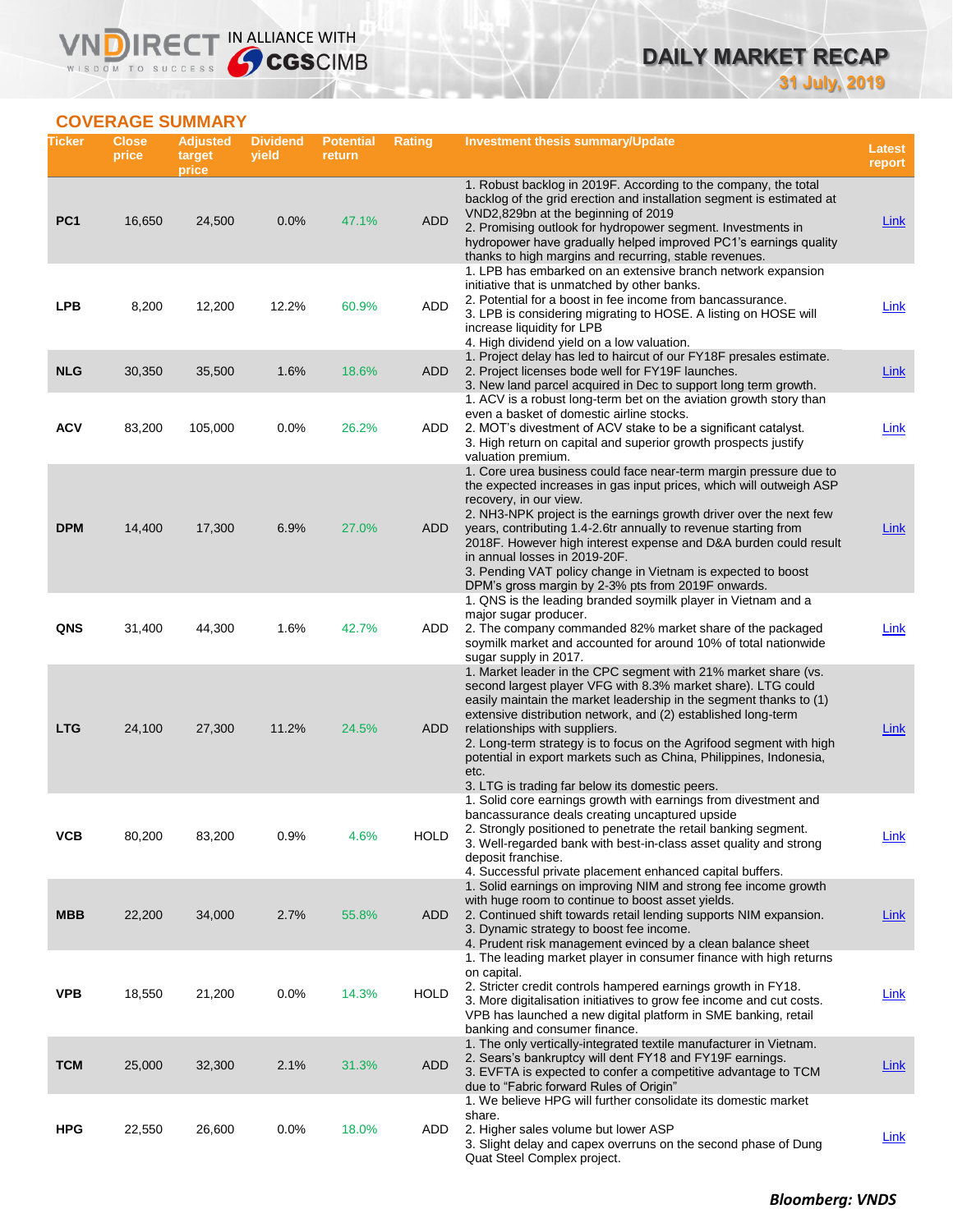## **DAILY MARKET RECAP**

**31 July, 2019**

| Ticker     | <b>Close</b><br>price | <b>Adjusted</b><br>target<br>price | <b>Dividend</b><br>yield | <b>Potential</b><br>return | Rating        | <b>Investment thesis summary/Update</b>                                                                                                                                                                                                                                                                                                                                                                                                                                             | <b>Latest</b><br>report |
|------------|-----------------------|------------------------------------|--------------------------|----------------------------|---------------|-------------------------------------------------------------------------------------------------------------------------------------------------------------------------------------------------------------------------------------------------------------------------------------------------------------------------------------------------------------------------------------------------------------------------------------------------------------------------------------|-------------------------|
| <b>PVT</b> | 18,300                | 21,000                             | 6.1%                     | 20.8%                      | <b>ADD</b>    | 1. A beneficiary of secular oil and gas demand growth in Vietnam<br>with stable cash flow and a robust business model.<br>2. PVT boasts a stable business model with assured annual<br>transportation volumes and long-term charter rates.<br>3. We see the ongoing fleet rejuvenation benefitting PVT's long-<br>term prospects.                                                                                                                                                   | <b>Link</b>             |
| <b>STK</b> | 21,900                | 25,200                             | 6.9%                     | 21.9%                      | ADD           | 1. Second-largest synthetic fiber manufacturer in Vietnam.<br>2. STK is a direct beneficiary of CPTPP and the US-China trade<br>war.<br>3. Trang Bang 5 (TB5) project's commercial operations will start in<br>1Q19F.                                                                                                                                                                                                                                                               | Link                    |
| AAA        | 17,900                | 25,300                             | 11.4%                    | 52.7%                      | ADD           | 1. AAA is the largest plastic packaging manufacturer and exporter in<br>South East Asia, with current production capacity of 8,000<br>tonnes/month.<br>2. AAA will be able to capture market share globally in countries<br>such as Japan and the U.S.<br>3. AAA aims to expand its production and adopt effective cost<br>controls.                                                                                                                                                | Link                    |
| <b>PNJ</b> | 76,800                | 94,900                             | 2.3%                     | 25.9%                      | ADD           | 1. PNJ is leading the jewellery market in Vietnam with an estimated<br>30% market share in the branded segment in 2018, per<br>management.<br>2. Extensive store network and still expanding.<br>3. Sustained momentum at PNJ Gold and anticipated turnaround at<br>PNJ Silver to drive strong topline growth.                                                                                                                                                                      | <b>Link</b>             |
| <b>KDH</b> | 22,200                | 25,800                             | 2.3%                     | 18.5%                      | ADD           | 1. KDH owns 500ha land bank in the inner city area of HCMC<br>following its recent merger with Binh Chanh Construction &<br>Investment (BCI, Unlisted).<br>2. Its strategy to develop mid-range condos and gated townhouse<br>communities makes for a diversified range of products and lowers<br>market risk.<br>3. We believe KDH's high quality housing developments have<br>helped it to establish its brand name among prospective buyers,<br>driving strong sales absorption. | <b>Link</b>             |
| <b>DCM</b> | 8,320                 | 9,900                              | 6.0%                     | 25.0%                      | ADD           | 1. Parent company PVN guarantees 12% ROE for the company's<br>urea operations in FY15-18F, protecting DCM from adverse market<br>movements.<br>2. Changes to Vietnam's VAT policy in 2018-19F could help expand<br>DCM's gross margin by 3-4% from 2019F onwards, in our view.<br>3. Uncertainty around 2019F input gas price policy, however, is a<br>major risk that could counter positive effects of VAT policy change.                                                         | Link                    |
| <b>VTP</b> | 140,300               | 111,000                            | 1.1%                     | $-19.8%$                   | <b>REDUCE</b> | 1. High growth company in a fast-evolving industry.<br>2. VTP's market share gains can be attributed to advanced<br>technology and strong infrastructure.<br>3. VTP's core sales is expected to grow at a CAGR of 48.5% to<br>2020.<br>4. Healthy financial status with strong cash reserves and high ROE.                                                                                                                                                                          | Link                    |
| <b>ACB</b> | 22,800                | 30,400                             | 5.6%                     | 39.0%                      | ADD           | 1. Well-established retail brand name and customer base.<br>2. Large retail customer base enables a strong fee income<br>franchise.<br>3. Legacy issues resolved, resulting in a healthy balance sheet.                                                                                                                                                                                                                                                                             | <b>Link</b>             |
| <b>GAS</b> | 109,100               | 105,700                            | 5.5%                     | 2.3%                       | <b>HOLD</b>   | 1. Flat oil price outlook could weigh on sales growth<br>2. Depleting gas supply puts pressure on input costs<br>3. Demand and capacity expansion to partly offset rising costs                                                                                                                                                                                                                                                                                                     | Link                    |
| <b>PVS</b> | 22,400                | 25,000                             | 5.4%                     | 17.0%                      | ADD           | 1. A diversified oilfield services company with strong financial health<br>2. Key beneficiary of Vietnam's push for renewed dry gas reserves<br>3. Strong earnings growth expected in FY18-21F                                                                                                                                                                                                                                                                                      | Link                    |
| <b>PVD</b> | 16,850                | 17,800                             | 0.0%                     | 5.6%                       | <b>HOLD</b>   | 1. PVD's rig fleet as young enough to benefit from anticipated global<br>oilfield services market upturn<br>2. We differ in expecting PVD's profitability to turn around in FY19-<br>21F                                                                                                                                                                                                                                                                                            | <b>Link</b>             |
| <b>MSH</b> | 60,000                | 62,500                             | 5.9%                     | 10.0%                      | HOLD          | 1. MSH leads position in apparel manufacturing industry, solidified<br>by a strong customer base of global premium fashion brands.<br>2. A change in product mix with larger contribution from high-margin<br>FOB (Free on Board) apparel production is expected to be the near-<br>term growth driver.                                                                                                                                                                             | <b>Link</b>             |
| <b>MWG</b> | 106,800               | 118,800                            | 1.3%                     | 12.6%                      | <b>HOLD</b>   | 1. Mobile World Investment Corporation (MWG) is the largest<br>consumer electronics retailer in term of both revenue and earnings.<br>2. We see long-term potential in the grocery retail business,<br>underpinned by: 1) high-growth segment to lure both local and<br>foreign retailers; and 2) improving performance of BHX in late-2018.                                                                                                                                        | <u>Link</u>             |

IRECT IN ALLIANCE WITH

**VND** 

WISDOM TO SUCCESS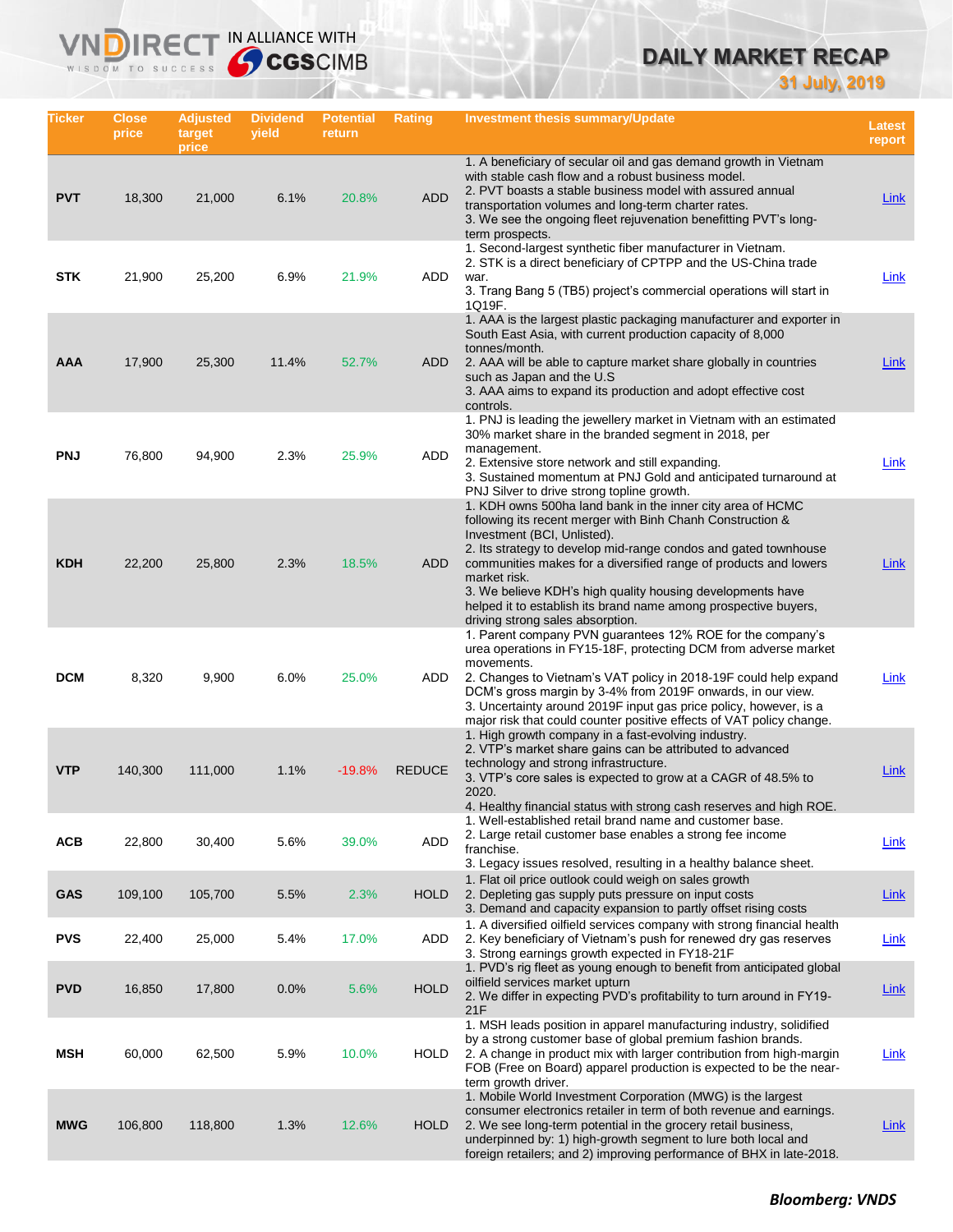

## **DAILY MARKET RECAP**

**31 July, 2019**

| <b>Ticker</b> | <b>Close</b><br>price | <b>Adjusted</b><br>target<br>price | <b>Dividend</b><br>vield | <b>Potential</b><br><b>return</b> | <b>Rating</b> | <b>Investment thesis summary/Update</b>                                                                                                                                                                                                                               | Latest<br>report |
|---------------|-----------------------|------------------------------------|--------------------------|-----------------------------------|---------------|-----------------------------------------------------------------------------------------------------------------------------------------------------------------------------------------------------------------------------------------------------------------------|------------------|
| <b>POW</b>    | 14.100                | 18.334                             | 0.0%                     | 30.0%                             | ADD           | 1. The leading gas-fired power producer in Vietnam<br>2. Riding the anticipated power shortage in the South of Vietnam<br>3. Well-positioned to excel in the competitive electricity market<br>4. Vigorous 2019F outlook, solid EPS growth of 16.6% over FY18-<br>21F | Link             |
| <b>TCB</b>    | 20.550                | 27,400                             | 0.0%                     | 33.3%                             | <b>ADD</b>    | 1. Unique ecosystem banking approach that is unmatched by rivals.<br>2. TCB has the strongest and most diversified non-II franchise.<br>3. Advanced technology enables customer-centric system.<br>4. Potential re-rating catalysts and downside risks.               | Link             |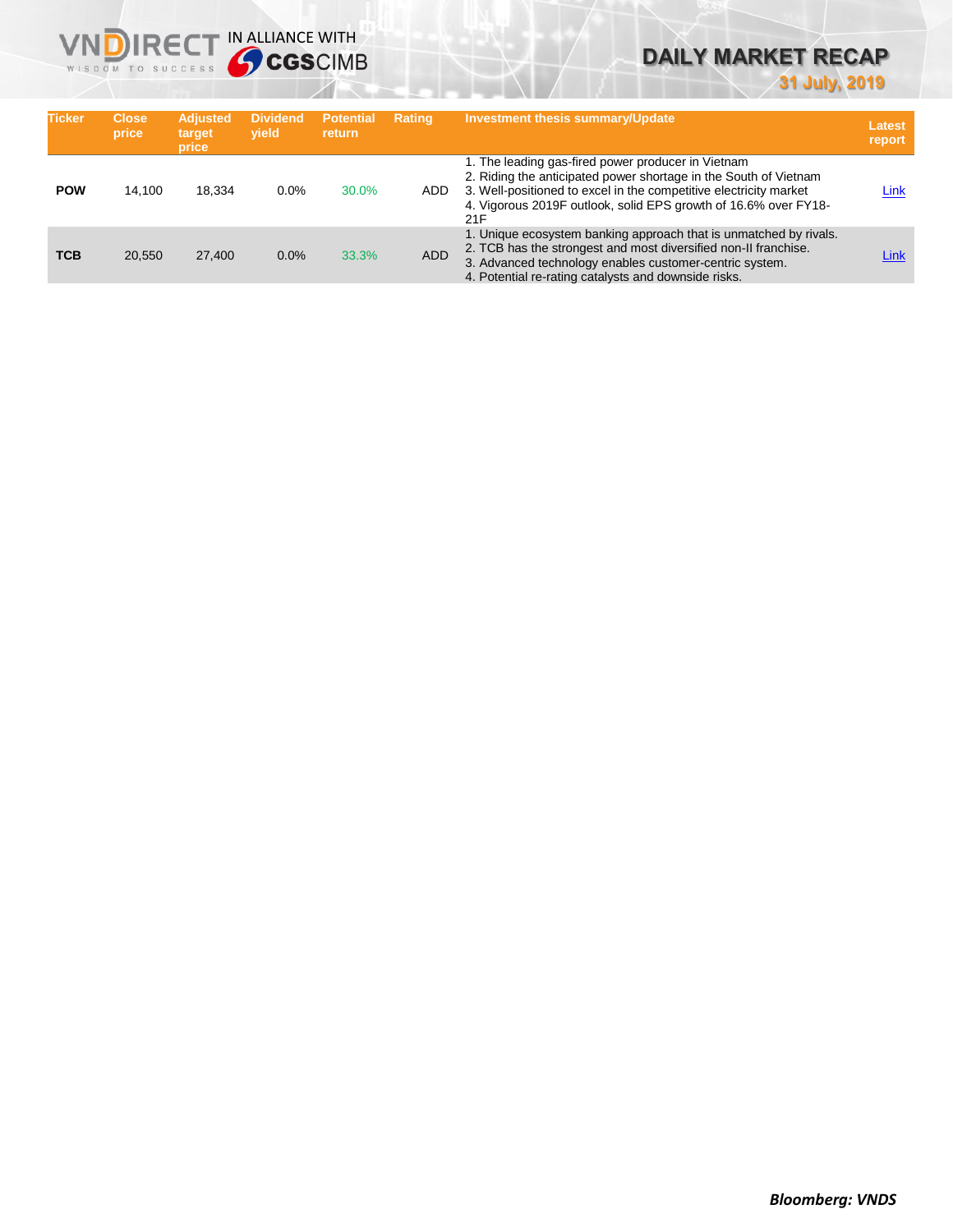## **MARKET MOVEMENTS**

WISDOM TO SUCCESS

ND)

| <b>HOSE</b>        |              |       |      |         |              |
|--------------------|--------------|-------|------|---------|--------------|
| <b>Top gainers</b> |              |       |      |         | <b>VND</b>   |
| <b>Ticker</b>      | Last         | Cha   | %chq | Vol.    | <b>Index</b> |
|                    | <b>Price</b> |       |      |         | impact       |
| GAB                | 8,870        | 580   | 7.00 | 222,070 | 0.002        |
| HUI                | 7,670        | 500   | 6.97 | 5,020   | 0.001        |
| SII                | 21,650       | 1,400 | 6.91 | 20      | 0.027        |
| <b>TIE</b>         | 6.840        | 440   | 6.88 | 47,100  | 0.001        |
| <b>VNL</b>         | 16,600       | 1,050 | 6.75 | 1,600   | 0.003        |

IRECT IN ALLIANCE WITH

| <b>VNL</b>        | 16,600       | 1,050    | 6.75    | 1,600   | 0.003        | VNT               | 39,400                      | 3,500                          | 9.75                 | 100                  | 0.011        |
|-------------------|--------------|----------|---------|---------|--------------|-------------------|-----------------------------|--------------------------------|----------------------|----------------------|--------------|
|                   |              |          |         |         |              |                   |                             |                                |                      |                      |              |
| <b>Top losers</b> |              |          |         |         | <b>VND</b>   | <b>Top losers</b> |                             |                                |                      |                      | <b>VND</b>   |
| <b>Ticker</b>     | Last         | Chg      | $%$ chq | Vol.    | <b>Index</b> | Ticker            | Last                        | Chg                            | $%$ chq              | Vol.                 | <b>Index</b> |
|                   | <b>Price</b> |          |         |         | impact       |                   | <b>Price</b>                |                                |                      |                      | impact       |
| <b>DCL</b>        | 16,050       | $-1,200$ | $-6.96$ | 62,850  | $-0.020$     | <b>MCO</b>        | 1,800                       | $-200$                         | $-10.00$             | 8,000                | 0.000        |
| <b>DXV</b>        | 2,700        | $-200$   | $-6.90$ | 2,200   | $-0.001$     | <b>VNF</b>        | 21,900                      | $-2,400$                       | $-9.88$              | 100                  | $-0.005$     |
| <b>YBM</b>        | 10,800       | $-800$   | $-6.90$ | 292,500 | $-0.003$     | <b>DTD</b>        | 13.700                      | $-1,500$                       | $-9.87$              | 457.200              | $-0.027$     |
| <b>TMT</b>        | 6,890        | $-510$   | $-6.89$ | 4,380   | $-0.006$     | <b>SCL</b>        | 3,700                       | $-400$                         | $-9.76$              | 22,700               | $-0.004$     |
| $\sim$ $\sim$     | -- ---       | - ---    | $- - -$ | -- .--  | ----         | $\cdots$          | $\sim$ $\sim$ $\sim$ $\sim$ | $\cdot$ $\cdot$ $\sim$ $\cdot$ | $\sim$ $\sim$ $\sim$ | $\sim$ $\sim$ $\sim$ | ----         |

| <b>Top index movers</b> |              |       |      |         | <b>VND</b>   |
|-------------------------|--------------|-------|------|---------|--------------|
| <b>Ticker</b>           | Last         | Cha   |      | Vol.    | <b>Index</b> |
|                         | <b>Price</b> |       |      |         | impact       |
| VHM                     | 88,200       | 4,200 | 5.00 | 991.720 | 4.158        |
| <b>HPG</b>              | 22,550       | 1,050 | 4.88 | 6.54MLN | 0.857        |
| <b>VRE</b>              | 36.950       | 1,100 | 3.07 | 2.28MLN | 0.757        |
| <b>BID</b>              | 35,500       | 500   | 1.43 | 933.640 | 0.505        |
| <b>MWG</b>              | 106,800      | 3,100 | 2.99 | 684,050 | 0.406        |

|               | <b>Top index laggers</b> |          |         |         | <b>VND</b>   |
|---------------|--------------------------|----------|---------|---------|--------------|
| <b>Ticker</b> | Last                     | Cha      | %chq    | Vol.    | <b>Index</b> |
|               | <b>Price</b>             |          |         |         | impact       |
| VIC.          | 122,000                  | $-500$   | $-0.41$ | 406,490 | $-0.494$     |
| <b>VCB</b>    | 80,200                   | $-1,100$ | $-0.50$ | 512,820 | $-0.438$     |
| <b>SAB</b>    | 279,000                  | $-2,000$ | $-0.71$ | 46,980  | $-0.379$     |
| <b>BVH</b>    | 84,000                   | $-1,300$ | $-1.52$ | 117,780 | $-0.269$     |
| <b>NVL</b>    | 57,700                   | $-700$   | $-1.20$ | 494.760 | $-0.192$     |

| <b>Top liquidity</b> |                      |        |         |                 | <b>VND</b>      | <b>Top liquidity</b> |                      |        |         |                   |                        |
|----------------------|----------------------|--------|---------|-----------------|-----------------|----------------------|----------------------|--------|---------|-------------------|------------------------|
| <b>Ticker</b>        | Last<br><b>Price</b> | Chg    | $%$ chq | Val.<br>(VNDbn) | Index<br>impact | <b>Ticker</b>        | Last<br><b>Price</b> | Chg    | %chg    | Val.<br>(VNDbn)   | <b>Index</b><br>impact |
| <b>ROS</b>           | 27.150               | $-150$ | $-0.55$ | 257             | $-0.025$        | <b>SHB</b>           | 6,600                | 0      | 0.00    | 63                | 0.000                  |
| <b>HPG</b>           | 22,550               | 1,050  | 4.88    | 145             | 0.857           | <b>PVS</b>           | 22,400               | 300    | 1.36    | 49                | 0.076                  |
| VJC                  | 133.400              | 0      | 0.00    | 113             | 0.000           | CEO                  | 10.400               | 200    | 1.96    | 39                | 0.033                  |
| <b>VNM</b>           | 123,200              | $-300$ | $-0.24$ | 101             | $-0.154$        | <b>ACB</b>           | 22,800               | $-100$ | $-0.44$ | 20                | $-0.169$               |
| AAA                  | 17,900               | $-350$ | $-1.92$ | 89              | $-0.018$        | <b>VCS</b>           | 76,400               | 2,300  | 3.10    | 19                | 0.078                  |
|                      |                      |        |         |                 |                 |                      |                      |        |         | Source: Bloomberg |                        |

| <b>HOSE</b>        |              |       |         |         |              |                    |              | <b>HNX</b> |         |        |              |
|--------------------|--------------|-------|---------|---------|--------------|--------------------|--------------|------------|---------|--------|--------------|
| <b>Top gainers</b> |              |       |         |         | <b>VND</b>   | <b>Top gainers</b> |              |            |         |        | <b>VND</b>   |
| <b>Ticker</b>      | Last         | Chg   | $%$ chq | Vol.    | <b>Index</b> | Ticker             | Last         | Chg        | $%$ chq | Vol.   | <b>Index</b> |
|                    | <b>Price</b> |       |         |         | impact       |                    | <b>Price</b> |            |         |        | impact       |
| GAB                | 8,870        | 580   | 7.00    | 222,070 | 0.002        | SPI                | 900          | 100        | 12.50   | 15,500 | 0.002        |
| HU1                | 7,670        | 500   | 6.97    | 5,020   | 0.001        | <b>DNC</b>         | 30,800       | 2,800      | 10.00   | 100    | 0.004        |
| SII                | 21.650       | 1.400 | 6.91    | 20      | 0.027        | <b>KHS</b>         | 13,200       | 1.200      | 10.00   | 28,500 | 0.005        |
| TIE                | 6,840        | 440   | 6.88    | 47,100  | 0.001        | <b>CTX</b>         | 34,400       | 3,100      | 9.90    | 15,400 | 0.022        |
| VNL                | 16,600       | 1,050 | 6.75    | 1,600   | 0.003        | VNT                | 39,400       | 3,500      | 9.75    | 100    | 0.011        |
|                    |              |       |         |         |              |                    |              |            |         |        |              |

| <b>Top losers</b> |                      |          |         |         | <b>VND</b>      | <b>Top losers</b> |                      |          |          |         | <b>VND</b>             |
|-------------------|----------------------|----------|---------|---------|-----------------|-------------------|----------------------|----------|----------|---------|------------------------|
| <b>Ticker</b>     | Last<br><b>Price</b> | Cha      | $%$ chq | Vol.    | Index<br>impact | Ticker            | Last<br><b>Price</b> | Chg      | $%$ chq  | Vol.    | <b>Index</b><br>impact |
| DCL               | 16.050               | $-1.200$ | $-6.96$ | 62,850  | $-0.020$        | <b>MCO</b>        | 1.800                | $-200$   | $-10.00$ | 8,000   | 0.000                  |
| <b>DXV</b>        | 2,700                | $-200$   | $-6.90$ | 2,200   | $-0.001$        | <b>VNF</b>        | 21,900               | $-2.400$ | $-9.88$  | 100     | $-0.005$               |
| YBM               | 10,800               | $-800$   | $-6.90$ | 292.500 | $-0.003$        | <b>DTD</b>        | 13.700               | $-1,500$ | $-9.87$  | 457.200 | $-0.027$               |
| <b>TMT</b>        | 6,890                | $-510$   | $-6.89$ | 4,380   | $-0.006$        | <b>SCL</b>        | 3,700                | $-400$   | $-9.76$  | 22,700  | $-0.004$               |
| <b>GMC</b>        | 32,450               | $-2,400$ | $-6.89$ | 28,190  | $-0.013$        | VC9               | 10,200               | $-1,100$ | $-9.73$  | 100     | $-0.008$               |

| <b>VND</b><br>Top index movers |              |       |      |         |        | Top index movers |              |       |         |         | <b>VND</b>   |
|--------------------------------|--------------|-------|------|---------|--------|------------------|--------------|-------|---------|---------|--------------|
| Ticker                         | Last         | Cha   | %chq | Vol.    | Index  | Ticker           | Last         | Chg   | $%$ chq | Vol.    | <b>Index</b> |
|                                | <b>Price</b> |       |      |         | impact |                  | <b>Price</b> |       |         |         | impact       |
| VHM                            | 88,200       | 4.200 | 5.00 | 991.720 | 4.158  | <b>VCS</b>       | 76.400       | 2.300 | 3.10    | 246.200 | 0.078        |
| <b>HPG</b>                     | 22,550       | 1.050 | 4.88 | 6.54MLN | 0.857  | <b>PVS</b>       | 22,400       | 300   | 1.36    | 2.20MLN | 0.076        |
| <b>VRE</b>                     | 36.950       | 1.100 | 3.07 | 2.28MLN | 0.757  | <b>NTP</b>       | 39,000       | 2.000 | 5.41    | 29.400  | 0.057        |
| <b>BID</b>                     | 35,500       | 500   | 1.43 | 933.640 | 0.505  | CEO              | 10.400       | 200   | 1.96    | 3.74MLN | 0.033        |
| <b>MWG</b>                     | 106,800      | 3,100 | 2.99 | 684,050 | 0.406  | <b>SHS</b>       | 9,000        | 200   | 2.27    | 359.500 | 0.029        |

|            | <b>Top index laggers</b> |          |         |         | <b>VND</b> | <b>Top index laggers</b> |              |          |         |         |              |
|------------|--------------------------|----------|---------|---------|------------|--------------------------|--------------|----------|---------|---------|--------------|
| Ticker     | Last                     | Chg      | $%$ chq | Vol.    | Index      | Ticker                   | Last         | Chg      | $%$ chq | Vol.    | <b>Index</b> |
|            | <b>Price</b>             |          |         |         | impact     |                          | <b>Price</b> |          |         |         | impact       |
| VIC        | 122,000                  | $-500$   | $-0.41$ | 406.490 | $-0.494$   | <b>ACB</b>               | 22,800       | $-100$   | $-0.44$ | 893,000 | $-0.169$     |
| <b>VCB</b> | 80,200                   | $-1.100$ | $-0.50$ | 512.820 | $-0.438$   | <b>NVB</b>               | 7,800        | $-100$   | $-1.27$ | 238,400 | $-0.030$     |
| <b>SAB</b> | 279.000                  | $-2.000$ | $-0.71$ | 46.980  | $-0.379$   | <b>DTD</b>               | 13.700       | $-1.500$ | $-9.87$ | 457.200 | $-0.027$     |
| <b>BVH</b> | 84.000                   | $-1.300$ | $-1.52$ | 117.780 | $-0.269$   | <b>HUT</b>               | 2,300        | $-100$   | $-4.17$ | 887.000 | $-0.021$     |
| <b>NVL</b> | 57.700                   | $-700$   | $-1.20$ | 494.760 | $-0.192$   | TNG                      | 18.500       | $-400$   | $-2.12$ | 769.000 | $-0.018$     |

| <b>Top liquidity</b> |              |        |         |         | <b>VND</b>   |
|----------------------|--------------|--------|---------|---------|--------------|
| <b>Ticker</b>        | Last         | Chq    | %chq    | Val.    | <b>Index</b> |
|                      | <b>Price</b> |        |         | (VNDbn) | impact       |
| <b>SHB</b>           | 6,600        | 0      | 0.00    | 63      | 0.000        |
| <b>PVS</b>           | 22,400       | 300    | 1.36    | 49      | 0.076        |
| CEO                  | 10,400       | 200    | 1.96    | 39      | 0.033        |
| <b>ACB</b>           | 22,800       | $-100$ | $-0.44$ | 20      | $-0.169$     |
| <b>VCS</b>           | 76,400       | 2,300  | 3.10    | 19      | 0.078        |

*Source: Bloomberg*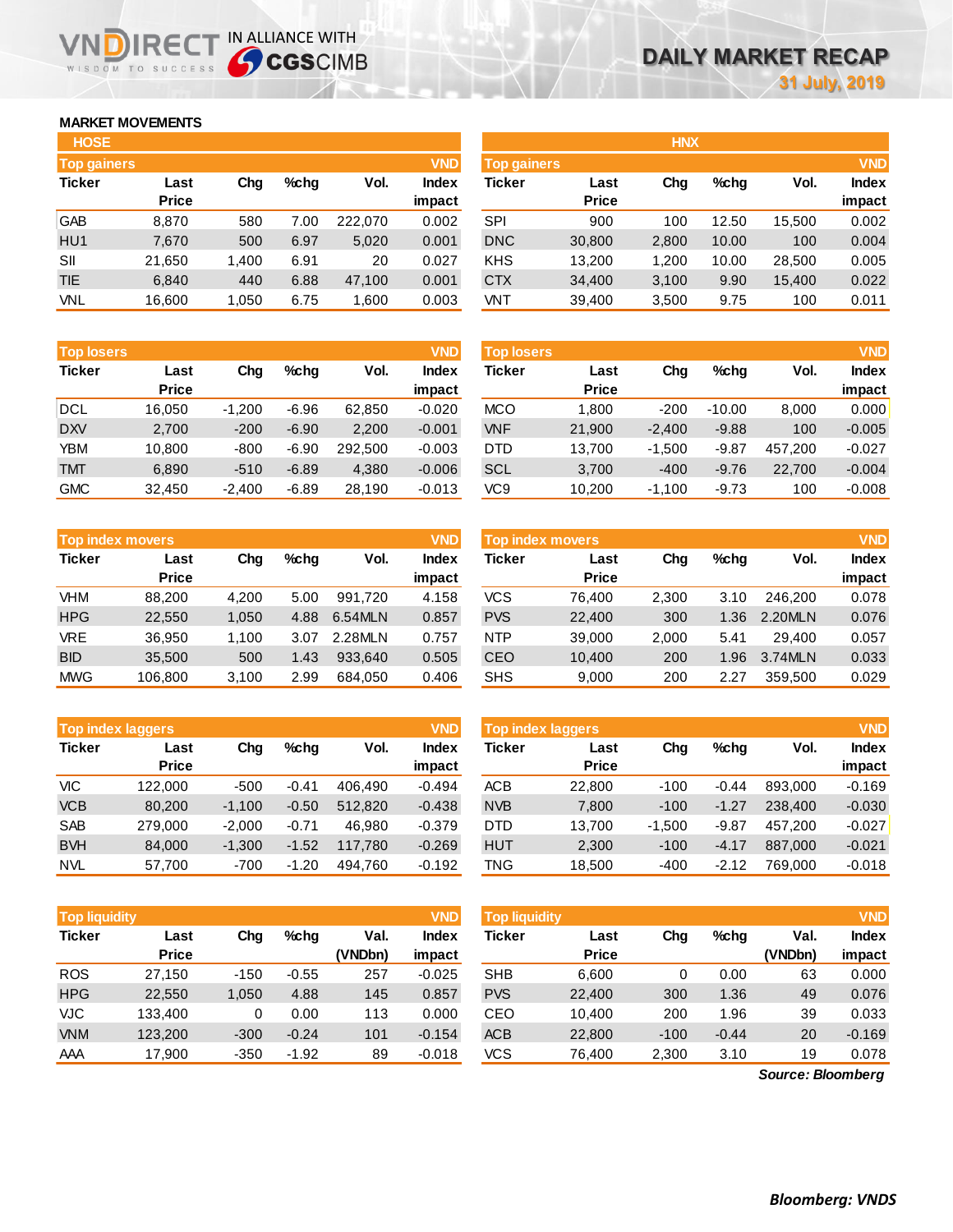## **FOREIGN ACTIVITIES**

WISDOM TO SUCCESS

**DIRECT IN ALLIANCE WITH** 

| <b>Volume (Mn'shs)</b> | <b>HOSE</b> | <b>HNX</b> | Value (VND'bn)        | <b>HOSE</b> | <b>HNX</b> |
|------------------------|-------------|------------|-----------------------|-------------|------------|
| <b>BUY</b>             | 22.3        | 1.1        | <b>BUY</b>            | 1,631.4     | 13.9       |
| % of market            | 13.1%       | 3.1%       | % of market           | 33.6%       | 3.3%       |
| <b>SELL</b>            | 20.0        | 0.3        | <b>SELL</b>           | 1,619.3     | 4.3        |
| % of market            | 11.8%       | $0.7\%$    | % of market           | 33.3%       | 1.0%       |
| <b>NET BUY (SELL)</b>  | 2.3         | 0.9        | <b>NET BUY (SELL)</b> | 12.1        | 9.6        |

*Source: HSX, HNX*

**Foreign net buy/sell (30 days) in VND'bn**



| <b>YTD ACCUMULATION</b> |             |            |                       |             |                             |
|-------------------------|-------------|------------|-----------------------|-------------|-----------------------------|
| <b>Volume (MIn'shs)</b> | <b>HOSE</b> | <b>HNX</b> | <b>Value (VND'bn)</b> | <b>HOSE</b> | <b>HNX</b>                  |
| <b>BUY</b>              | 2,230.1     | 148.0      | <b>BUY</b>            | 104,021.4   | 2,734.1                     |
| % of market             | 9.4%        | 3.0%       | % of market           | 19.2%       | 1.6%                        |
| <b>SELL</b>             | 2,191.8     | 190.6      | <b>SELL</b>           | 93,616.6    | 3,176.5                     |
| % of market             | 9.3%        | 3.8%       | % of market           | 17.3%       | 1.9%                        |
| <b>NET BUY (SELL)</b>   | 38.2        | (42.5)     | <b>NET BUY (SELL)</b> | 10,405      | (442.5)<br>Source: HSX, HNX |

*Bloomberg: VNDS*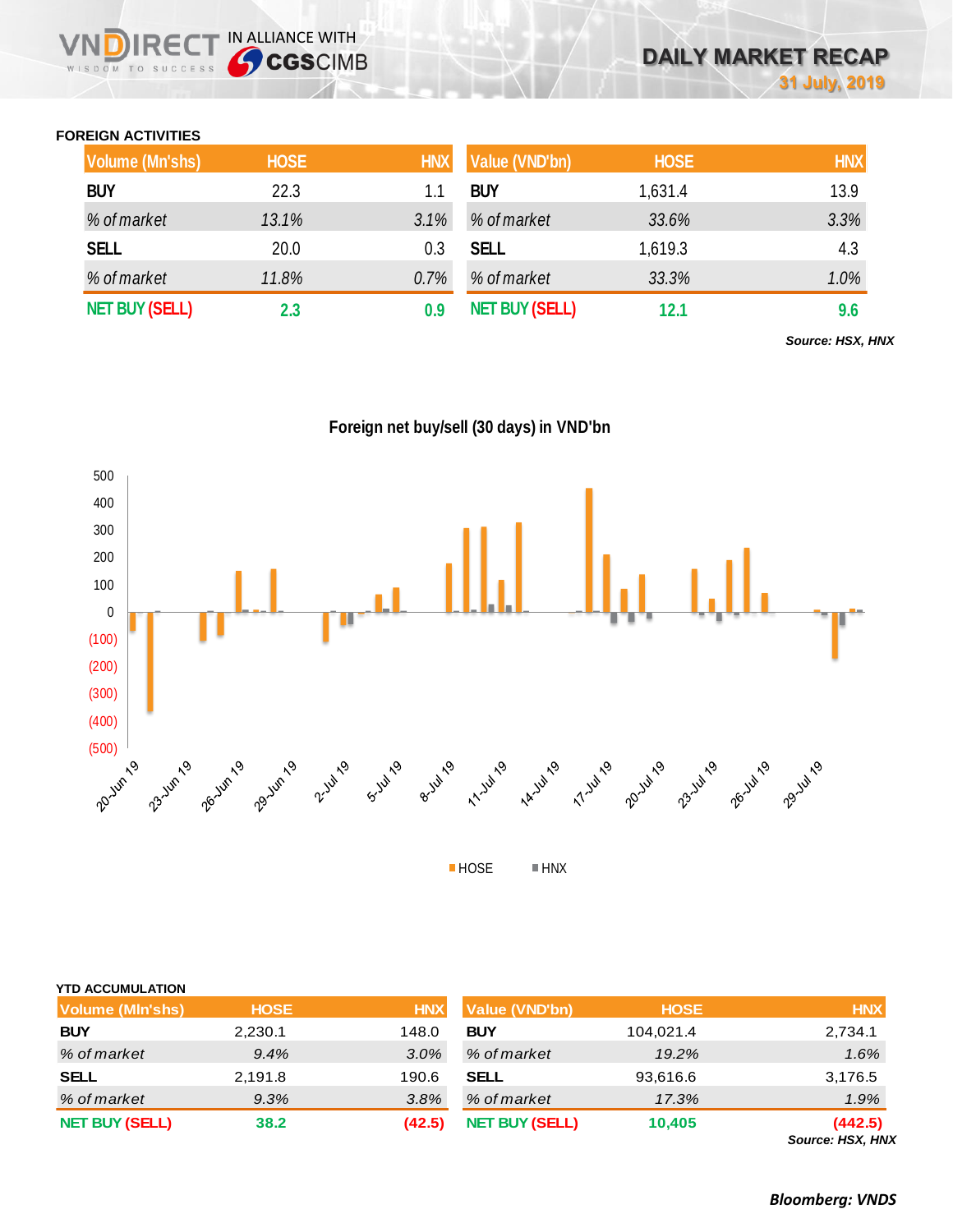### **FOREIGN ACTIVITIES**

WISDOM TO SUCCESS

n

**IRECT IN ALLIANCE WITH** 

|               |                                              | <b>HOSE</b> |         |         |                 | <b>HNX</b>                    |                        |                        |         |     |       |
|---------------|----------------------------------------------|-------------|---------|---------|-----------------|-------------------------------|------------------------|------------------------|---------|-----|-------|
|               | Top buy by foreigners (value)                |             |         |         | <b>VND'bn</b>   | Top buy by foreigners (value) |                        |                        |         |     |       |
| <b>Ticker</b> | Value<br>Chg<br>%chg<br>Last<br><b>Price</b> |             |         |         | Index<br>impact | <b>Ticker</b>                 | Value                  | <b>Index</b><br>impact |         |     |       |
| <b>VNM</b>    | 123.200                                      | $-300$      | $-0.24$ | 1.187.3 | $-0.154$        | <b>PVS</b>                    | <b>Price</b><br>22,400 | 300                    | 1.36    | 7.1 | 0.000 |
| <b>HPG</b>    | 22,550                                       | 1,050       | 4.88    | 66.7    | 0.857           | <b>SHB</b>                    | 6,600                  | 0                      | 0.00    | 3.9 | 0.000 |
| <b>TCB</b>    | 20,550                                       | $-150$      | $-0.72$ | 54.9    | $-0.155$        | TNG                           | 18,500                 | $-400$                 | $-2.12$ | 0.7 | 0.000 |
| <b>VHM</b>    | 88,200                                       | 4,200       | 5.00    | 52.7    | 4.158           | <b>NET</b>                    | 31,700                 | $-100$                 | $-0.31$ | 0.5 | 0.000 |
| <b>VRE</b>    | 36,950                                       | 1,100       | 3.07    | 50.9    | 0.757           | <b>DHT</b>                    | 41,300                 | $-200$                 | $-0.48$ | 0.3 | 0.000 |

|               | Top sell by foreigners (value) |          |         |        | <b>VND'bn</b>   | Top sell by foreigners (value) |                      |        |         |       | <b>VND'bn</b>          |
|---------------|--------------------------------|----------|---------|--------|-----------------|--------------------------------|----------------------|--------|---------|-------|------------------------|
| <b>Ticker</b> | Last<br><b>Price</b>           | Chg      | $%$ chg | Value  | Index<br>impact | Ticker                         | Last<br><b>Price</b> | Chg    | %chg    | Value | <b>Index</b><br>impact |
| <b>VNM</b>    | 123.200                        | $-300$   | $-0.24$ | .231.1 | $-0.154$        | <b>PVS</b>                     | 22,400               | 300    | 1.36    | 1.9   | 0.000                  |
| <b>TCB</b>    | 20,550                         | $-150$   | $-0.72$ | 54.9   | $-0.155$        | <b>TNG</b>                     | 18,500               | $-400$ | $-2.12$ | 1.0   | 0.000                  |
| <b>MSN</b>    | 80.000                         | 100      | 0.13    | 40.9   | 0.035           | <b>DGC</b>                     | 32,000               | $-100$ | $-0.31$ | 0.3   | 0.000                  |
| <b>VJC</b>    | 133.400                        | 0        | 0.00    | 36.0   | 0.000           | <b>MAS</b>                     | 44,100               | 100    | 0.23    | 0.3   | 0.000                  |
| <b>CTD</b>    | 113.000                        | $-1,000$ | $-0.88$ | 33.7   | $-0.023$        | PTI                            | 16,000               | $-300$ | $-1.84$ | 0.1   | 0.000                  |

|               | Top net buy by foreigners (value) |       |         |       | <b>VND'bn</b>   | Top net buy by foreigners (value) |                      |        |         |       | <b>VND'bn</b>          |
|---------------|-----------------------------------|-------|---------|-------|-----------------|-----------------------------------|----------------------|--------|---------|-------|------------------------|
| <b>Ticker</b> | Last<br><b>Price</b>              | Chg   | $%$ chg | Value | Index<br>impact | Ticker                            | Last<br><b>Price</b> | Chg    | %chg    | Value | <b>Index</b><br>impact |
| <b>HPG</b>    | 22.550                            | 1.050 | 4.88    | 55.4  | 0.857           | <b>PVS</b>                        | 22,400               | 300    | 1.36    | 5.2   | 0.000                  |
| <b>VRE</b>    | 36.950                            | 1,100 | 3.07    | 30.5  | 0.757           | <b>SHB</b>                        | 6.600                | 0      | 0.00    | 3.9   | 0.000                  |
| <b>VHM</b>    | 88,200                            | 4.200 | 5.00    | 28.4  | 4.158           | <b>NET</b>                        | 31.700               | $-100$ | $-0.31$ | 0.5   | 0.000                  |
| <b>PLX</b>    | 65,500                            | 900   | 1.39    | 21.7  | 0.344           | <b>DHT</b>                        | 41,300               | $-200$ | $-0.48$ | 0.3   | 0.000                  |
| <b>MSN</b>    | 80.000                            | 100   | 0.13    | 6.1   | 0.035           | <b>IDV</b>                        | 35,000               | 0      | 0.00    | 0.2   | 0.000                  |

|               | Top net sell by foreigners (value) |          |         |         | <b>VND'bn</b>   | Top net sell by foreigners (value) |                      |        |         |         | <b>VND'bn</b>   |
|---------------|------------------------------------|----------|---------|---------|-----------------|------------------------------------|----------------------|--------|---------|---------|-----------------|
| <b>Ticker</b> | Last<br><b>Price</b>               | Chg      | %chg    | Value   | Index<br>impact | Ticker                             | Last<br><b>Price</b> | Chg    | %chg    | Value   | Index<br>impact |
| <b>VNM</b>    | 123,200                            | $-300$   | $-0.24$ | $-43.8$ | $-0.154$        | TNG                                | 18.500               | $-400$ | $-2.12$ | $-0.32$ | 0.000           |
| <b>CTD</b>    | 113,000                            | $-1,000$ | $-0.88$ | $-33.7$ | $-0.023$        | <b>DGC</b>                         | 32,000               | $-100$ | $-0.31$ | $-0.29$ | 0.000           |
| <b>VJC</b>    | 133.400                            | 0        | 0.00    | $-15.6$ | 0.000           | <b>MAS</b>                         | 44.100               | 100    | 0.23    | $-0.28$ | 0.000           |
| <b>NVL</b>    | 57.700                             | $-700$   | $-1.20$ | $-14.4$ | $-0.192$        | PTI                                | 16,000               | $-300$ | $-1.84$ | $-0.13$ | 0.000           |
| <b>VCB</b>    | 80.200                             | $-400$   | $-0.50$ | $-13.1$ | $-0.438$        | VNR                                | 20.500               | 400    | 1.99    | $-0.10$ | 0.000           |

*31-Jul-19*

*Source: Bloomberg, HOSE, HNX*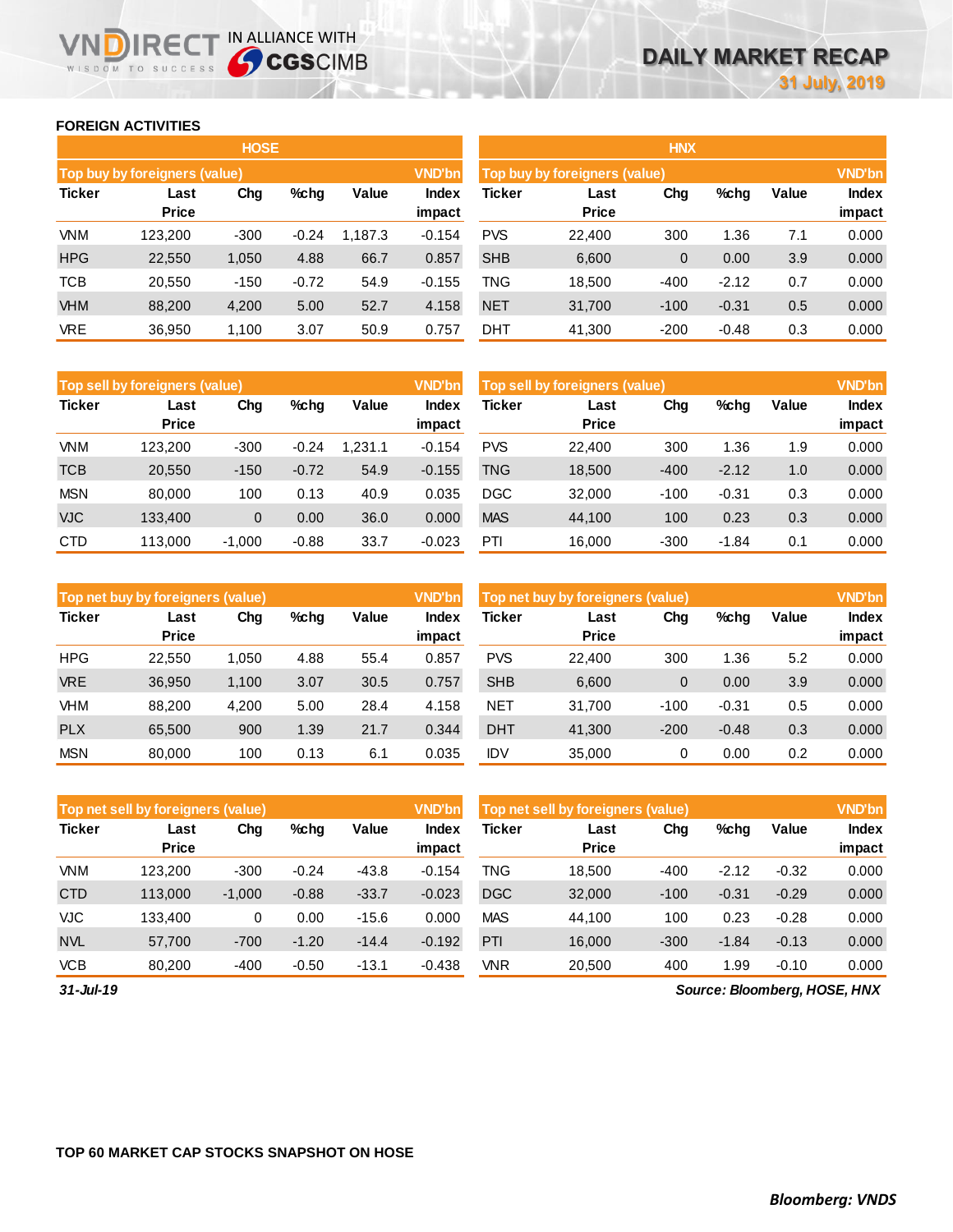# **DAILY MARKET RECAP**

| 31 July, 2019<br>P/B<br><b>ROE</b><br><b>Price</b><br>Mkt. Cap Outs. Vol. Float ratio<br>Avail. Fil Ave. daily vol.<br><b>ROA</b><br>No. Ticker<br>Price change (%)<br>P/E<br><b>VND</b><br>%<br>$\%$<br>1 <sub>M</sub><br>3M<br>6M<br><b>US\$mln</b><br><b>MIn'shs</b><br>%<br>$% (30 \, \text{days-shs})$<br>$\pmb{\chi}$<br>$\pmb{\chi}$<br>5.4<br>1 VIC VM<br>122,000<br>7.3<br>17.4<br>17,591<br>3,346<br>53.4<br>21.9<br>72.9<br>6.9<br>8.9<br>1.4<br>433,257<br>6.1<br>25.4<br>2 VCB VM<br>80,200<br>13.8<br>18.1<br>41.2<br>12,818<br>3,709<br>25.2<br>1.6<br>938,940<br>17.0<br>3.8<br>11.2<br>$-4.1$<br>30.3<br>33.9<br>57.0<br>16.7<br>3 VHM VM<br>88,200<br>10.3<br>12,731<br>3,350<br>995,720<br>19.6<br>6.8<br>4 VNM VM<br>0.2<br>$-5.1$<br>$-8.7$<br>9,245<br>1,741<br>46.2<br>41.0<br>7.6<br>35.0<br>27.6<br>123,200<br>805,437<br>22.5<br>5 GAS VM<br>109,100<br>$-3.3$<br>4.2<br>45.3<br>17.7<br>11.9<br>24.3<br>8,999<br>1,914<br>277,366<br>18.1<br>4.7<br>26.9<br>6 SAB VM<br>1.5<br>16.6<br>19.7<br>7,710<br>641<br>10.4<br>36.6<br>41.4<br>10.2<br>27.1<br>19.5<br>279,000<br>30,141<br>7 BID VM<br>35,500<br>12.0<br>2.0<br>12.7<br>5,230<br>4.4<br>26.8<br>1,251,295<br>2.2<br>13.8<br>0.5<br>3,419<br>16.8<br>8 MSN VM<br>80,000<br>$-3.6$<br>$-7.9$<br>3.0<br>4,030<br>25.4<br>8.6<br>440,577<br>24.2<br>3.0<br>15.6<br>5.7<br>1,169<br>9 VREVM<br>36,950<br>9.3<br>2.6<br>26.5<br>3,708<br>2,329<br>100.0<br>16.5<br>35.8<br>3.0<br>8.8<br>6.3<br>1,570,703<br>5.3<br>8.1<br>0.5<br>10 CTG VM<br>20,750<br>6.4<br>$-2.4$<br>3,329<br>3,723<br>15.8<br>0.0<br>3,489,858<br>14.1<br>1.1<br>11 PLX VM<br>65,500<br>10.1<br>5.1<br>21.5<br>3,305<br>7.3<br>7.0<br>1,337,779<br>18.2<br>6.4<br>1,171<br>19.2<br>3.5<br>12 VJC VM<br>4.2<br>15.1<br>8.0<br>3,114<br>542<br>53.1<br>9.7<br>5.1<br>43.3<br>15.1<br>133,400<br>629,595<br>13.5<br>13 TCB VM<br>1.0<br>$-14.9$<br>$-22.5$<br>81.6<br>0.0<br>17.0<br>2.7<br>20,550<br>3,097<br>3,497<br>2,312,150<br>8.2<br>1.3<br>14 HPG VM<br>22,550<br>$-4.0$<br>$-12.8$<br>5.8<br>2,761<br>51.0<br>5,485,606<br>7.8<br>1.4<br>19.9<br>10.3<br>2,683<br>10.3<br>15 HVN VM<br>41,650<br>$-0.8$<br><b>N/A</b><br><b>N/A</b><br>2,546<br>20.0<br>2.7<br>1,418<br>2.7<br>786,187<br>23.8<br>3.3<br>13.4<br>$-5.2$<br>16 BVHVM<br>84,000<br>4.0<br>$-8.9$<br>2,537<br>701<br>27.9<br>23.3<br>3.9<br>7.7<br>1.0<br>246,790<br>55.9<br>5.6<br>17 NVL VM<br>57,700<br>$-3.2$<br>$-2.4$<br>2,314<br>930<br>32.2<br>15.7<br>2.7<br>20.8<br>1.9<br>31.4<br>513,928<br>443<br>36.0<br>18 MWG VM<br>106,800<br>15.1<br>25.8<br>28.7<br>2,037<br>87.2<br>0.0<br>883,750<br>4.7<br>11.5<br>13.5<br>19 MBB VM<br>22,200<br>6.2<br>2,022<br>2,113<br>55.2<br>0.0<br>3,515,179<br>6.9<br>21.7<br>1.9<br>1.8<br>1.4<br>1.4<br>20 VPB VM<br>19.7<br>2.2<br>18,550<br>$-1.9$<br>$-2.6$<br>$-8.2$<br>1,964<br>2,457<br>69.0<br>0.0<br>1,720,071<br>6.2<br>1.3<br>21 POW VM<br>14,100<br>$-7.2$<br>$-4.7$<br>$-14.3$<br>1,423<br>88.5<br>34.0<br>17.2<br>1.3<br>7.8<br>3.2<br>2,342<br>2,134,988<br>21.9<br>10.2<br>22 FPT VM<br>48,400<br>6.4<br>7.4<br>23.2<br>1,415<br>678<br>82.0<br>0.0<br>2.5<br>1,418,025<br>11.1<br>23 HDB VM<br>25,950<br>$-7.7$<br>$-14.9$<br>981<br>71.9<br>5.8<br>1,225,541<br>9.0<br>1.6<br>19.1<br>1.4<br>$-5.6$<br>1,097<br>24 EIB VM<br>$-4.5$<br>5.6<br>7.5<br>951<br>1,229<br>79.0<br>0.0<br>1.4<br>3.3<br>0.3<br>17,950<br>138,827<br>49.6<br>25 BHN VM<br>$-2.1$<br>18.5<br>929<br>232<br>0.9<br>11.7<br>5.5<br>93,000<br>13.4<br>31.4<br>6,454<br>42.5<br>4.7<br>$0.5\,$<br>26 STB VM<br>10,700<br>$-5.7$<br>$-10.5$<br>$-13.0$<br>832<br>1,804<br>93.9<br>9.9<br>3,673,134<br>8.8<br>8.9<br>0.8<br>27 TPB VM<br>22,800<br>$-0.2$<br>6.8<br>9.6<br>812<br>827<br>21.8<br>1.7<br>69.8<br>0.0<br>444,569<br>8.5<br>1.7<br>28 PNJ VM<br>5.2<br>2.3<br>76,800<br>7.8<br>737<br>223<br>68.5<br>0.0<br>16.2<br>4.2<br>27.9<br>17.8<br>427,273<br>29 HNG VM<br>17,950<br>5.0<br>14.3<br>25.5<br>686<br>887<br>23.7<br>48.5<br>1,316,450<br><b>N/A</b><br>1.5<br>$-7.1$<br>$-2.6$<br>30 ROS VM<br>27,150<br>$-8.9$<br>$-12.0$<br>$-13.7$<br>664<br>568<br>27.0<br>46.4<br>75.6<br>2.6<br>3.7<br>2.0<br>10,547,410<br>31 DHG VM<br>20.2<br>15.2<br>99,000<br>$-9.2$<br>$-14.6$<br>16.5<br>558<br>131<br>5.6<br>45.8<br>21.5<br>4.2<br>18,434<br>32 KDH VM<br>22,200<br>$-9.0$<br>$-6.9$<br>$-4.1$<br>521<br>544<br>74.8<br>2.9<br>1.7<br>11.9<br>7.9<br>264,808<br>15.0<br>33 SSIVM<br>23,200<br>$-10.1$<br>$-11.1$<br>509<br>509<br>63.3<br>41.3<br>1.3<br>11.9<br>4.7<br>$-6.5$<br>1,246,070<br>10.7<br>34 REE VM<br>32,750<br>3.1<br>3.0<br>$-2.8$<br>438<br>310<br>84.4<br>0.0<br>6.2<br>1.1<br>18.1<br>10.1<br>751,156<br>35 GEX VM<br>2.5<br>$1.1$<br>4.4<br>33.2<br>19.1<br>6.1<br>22,550<br>413<br>425<br>56.2<br>623,349<br>8.7<br>1.6<br>36 PHR VM<br>96.1<br>69,600<br>13.7<br>33.8<br>406<br>135<br>33.0<br>41.1<br>559,296<br>3.5<br>21.5<br>11.8<br>16.3<br>2.4<br>37 SBT VM<br>$-3.2$<br>$-8.5$<br>$-16.3$<br>377<br>525<br>28.7<br>94.0<br>1,633,945<br>30.7<br>1.4<br>6.1<br>16,650<br>376<br>5.7<br>38 PDR VM<br>26,600<br>1.9<br>13.2<br>27.1<br>328<br>37.7<br>41.7<br>2.4<br>19.2<br>964,795<br>13.6<br>39 VGC VM<br>19,350<br>$-4.9$<br><b>N/A</b><br><b>N/A</b><br>374<br>448<br>19.8<br>36.0<br>907,484<br>14.5<br>1.3<br>9.7<br>3.7<br>40 CTD VM<br>113,000<br>5.6<br>$-6.5$<br>$-16.2$<br>372<br>76<br>85.6<br>0.1<br>148,390<br>8.4<br>1.1<br>13.4<br>7.1<br>41 VHC VM<br>88,900<br>1.0<br>$-5.2$<br>$-3.1$<br>354<br>92<br>37.5<br>64.6<br>166,795<br>44.6<br>29.9<br>4.8<br>1.8<br>42 PPC VM<br>25,200<br>$-12.7$<br>$-10.6$<br>11.5<br>348<br>321<br>24.6<br>33.7<br>666,291<br>8.2<br>1.4<br>17.2<br>13.2<br>43 TCH VM<br>22,850<br>22.2<br>348<br>353<br>50.0<br>41.9<br>5.9<br>4.4<br>8.8<br>6.8<br>939,022<br>30.4<br>1.8<br>44 SCS VM<br>$-3.4$<br>$-4.0$<br>7.2<br>335<br>50<br>99.1<br>48.6<br>43.6<br>155,500<br>28.7<br>6,072<br>20.2<br>10.4<br>45 GMD VM<br>26,100<br>0.4<br>1.2<br>334<br>297<br>0.0<br>362,990<br>0.8<br>53.2<br>13.8<br>1.3<br>11.3<br>7.1<br>46 LGC VM<br>15.7<br>11.8<br>328<br><b>N/A</b><br>4.0<br>636<br>39,450<br>61.0<br>193<br>25.2<br>2.8<br>7.8<br>2.0<br>47 NT2 VM<br>25,500<br>$-12.7$<br>316<br>32.1<br>$-4.5$<br>$-6.1$<br>288<br>26.5<br>132,550<br>11.4<br>1.8<br>16.9<br>7.4<br>48 PVD VM<br>16,850<br>$-2.2$<br>13.7<br>306<br>421<br>49.4<br>27.6<br>2,876,243<br>2.7<br>$-0.6$<br>14.0<br>0.5<br>1.7<br>30,350<br>300<br>229<br>59.3<br>49 NLG VM<br>4.3<br>2.7<br>16.1<br>0.0<br>871,008<br>1.6<br>19.1<br>8.7<br>8.1<br>50 KBC VM<br>14,750<br>3.9<br>2.1<br>4.6<br>299<br>470<br>71.4<br>24.7<br>2,285,854<br>7.1<br>8.0<br>0.8<br>3.8<br>51 VPI VM<br>42,400<br>1.0<br>292<br>100.0<br>40.7<br>240,997<br>20.6<br>1.0<br>2.0<br>160<br>16.1<br>3.0<br>8.1<br>52 HCM VM<br>21,350<br>$-16.1$<br>281<br>76.5<br>43.0<br>11.1<br>$-8.6$<br>$-7.5$<br>306<br>598,354<br>14.9<br>1.5<br>6.7<br>53 DXG VM<br>17,350<br>$-7.0$<br>$-18.5$<br>$-25.1$<br>262<br>350<br>68.8<br>0.4<br>9.2<br>735,222<br>4.6<br>1.1<br>27.0<br>54 HT1 VM<br>15,800<br>$-1.3$<br>$-1.9$<br>1.3<br>260<br>382<br>99.9<br>42.7<br>1.1<br>11.7<br>118,572<br>9.5<br>6.0<br>55 DPM VM<br>14,400<br>$-5.0$<br>$-36.6$<br>243<br>36.6<br>28.7<br>726,543<br>4.9<br>$-20.0$<br>391<br>17.2<br>0.7<br>3.5<br>33,600<br>236<br>62.7<br>24.7<br>56 VCI VM<br>11.3<br>$-4.8$<br>$-6.9$<br>163<br>65.7<br>59,160<br>6.6<br>1.5<br>12.7<br>57 CII VM<br>234<br>21,900<br>$-2.7$<br>$-4.4$<br>-4.8<br>248<br>83.4<br>17.0<br>378,569<br>65.1<br>1.1<br>1.7<br>0.4<br>58 HPX VM<br>26,450<br>$-0.2$<br>$-0.2$<br>6.2<br>228<br>90.3<br>35.2<br>19.4<br>200<br>348,491<br>11.8<br>2.1<br>6.5<br>59 PAN VM<br>30,500<br>5.2<br>$-13.0$<br>223<br>47.3<br>3.8<br>30,441<br>$-18.4$<br>170<br>15.7<br>1.4<br>9.9<br>3.7<br>60 PVT VM<br>11.9<br>7.6<br>222<br>17.9<br>526,488<br>7.3<br>1.3<br>18.2<br>18,300<br>12.3<br>281<br>38.0<br>6.9<br><b>Source: Bloomberg</b><br>31 Jul | WISDOM TO SUCCESS | <b>Sy CGS</b> CIMB |  |  | UAILT MARNET RECAP |  |  |  |  |  |  |
|---------------------------------------------------------------------------------------------------------------------------------------------------------------------------------------------------------------------------------------------------------------------------------------------------------------------------------------------------------------------------------------------------------------------------------------------------------------------------------------------------------------------------------------------------------------------------------------------------------------------------------------------------------------------------------------------------------------------------------------------------------------------------------------------------------------------------------------------------------------------------------------------------------------------------------------------------------------------------------------------------------------------------------------------------------------------------------------------------------------------------------------------------------------------------------------------------------------------------------------------------------------------------------------------------------------------------------------------------------------------------------------------------------------------------------------------------------------------------------------------------------------------------------------------------------------------------------------------------------------------------------------------------------------------------------------------------------------------------------------------------------------------------------------------------------------------------------------------------------------------------------------------------------------------------------------------------------------------------------------------------------------------------------------------------------------------------------------------------------------------------------------------------------------------------------------------------------------------------------------------------------------------------------------------------------------------------------------------------------------------------------------------------------------------------------------------------------------------------------------------------------------------------------------------------------------------------------------------------------------------------------------------------------------------------------------------------------------------------------------------------------------------------------------------------------------------------------------------------------------------------------------------------------------------------------------------------------------------------------------------------------------------------------------------------------------------------------------------------------------------------------------------------------------------------------------------------------------------------------------------------------------------------------------------------------------------------------------------------------------------------------------------------------------------------------------------------------------------------------------------------------------------------------------------------------------------------------------------------------------------------------------------------------------------------------------------------------------------------------------------------------------------------------------------------------------------------------------------------------------------------------------------------------------------------------------------------------------------------------------------------------------------------------------------------------------------------------------------------------------------------------------------------------------------------------------------------------------------------------------------------------------------------------------------------------------------------------------------------------------------------------------------------------------------------------------------------------------------------------------------------------------------------------------------------------------------------------------------------------------------------------------------------------------------------------------------------------------------------------------------------------------------------------------------------------------------------------------------------------------------------------------------------------------------------------------------------------------------------------------------------------------------------------------------------------------------------------------------------------------------------------------------------------------------------------------------------------------------------------------------------------------------------------------------------------------------------------------------------------------------------------------------------------------------------------------------------------------------------------------------------------------------------------------------------------------------------------------------------------------------------------------------------------------------------------------------------------------------------------------------------------------------------------------------------------------------------------------------------------------------------------------------------------------------------------------------------------------------------------------------------------------------------------------------------------------------------------------------------------------------------------------------------------------------------------------------------------------------------------------------------------------------------------------------------------------------------------------------------------------------------------------------------------------------------------------------------------------------------------------------------------------------------------------------------------------------------------------------------------------------------------------------------------------------------------------------------------------------------------------------------------------------------------------------------------------------------------------------------------------------------------------------------------------------------------------------------------------------------------------------------------------------------------------------------------------------------------------------------------------------------------------------------------------------------------------------------------------------------------------------------------------------------------------------------------------------------------------------------------------------------------------------------------------------------------------------------------------------------------------------------------------------------------------------------------------------------------------------------------------------------------------------------------------------------------------------------------------------------------------------------------------------------------------------------------------------------------------------------------------------------------------------------------------------------------------------------------------------------------------------------|-------------------|--------------------|--|--|--------------------|--|--|--|--|--|--|
|                                                                                                                                                                                                                                                                                                                                                                                                                                                                                                                                                                                                                                                                                                                                                                                                                                                                                                                                                                                                                                                                                                                                                                                                                                                                                                                                                                                                                                                                                                                                                                                                                                                                                                                                                                                                                                                                                                                                                                                                                                                                                                                                                                                                                                                                                                                                                                                                                                                                                                                                                                                                                                                                                                                                                                                                                                                                                                                                                                                                                                                                                                                                                                                                                                                                                                                                                                                                                                                                                                                                                                                                                                                                                                                                                                                                                                                                                                                                                                                                                                                                                                                                                                                                                                                                                                                                                                                                                                                                                                                                                                                                                                                                                                                                                                                                                                                                                                                                                                                                                                                                                                                                                                                                                                                                                                                                                                                                                                                                                                                                                                                                                                                                                                                                                                                                                                                                                                                                                                                                                                                                                                                                                                                                                                                                                                                                                                                                                                                                                                                                                                                                                                                                                                                                                                                                                                                                                                                                                                                                                                                                                                                                                                                                                                                                                                                                                                                                                                                                                                                                                                                                                                                                                                                                                                                                                                                                                                                                                                                                   |                   |                    |  |  |                    |  |  |  |  |  |  |
|                                                                                                                                                                                                                                                                                                                                                                                                                                                                                                                                                                                                                                                                                                                                                                                                                                                                                                                                                                                                                                                                                                                                                                                                                                                                                                                                                                                                                                                                                                                                                                                                                                                                                                                                                                                                                                                                                                                                                                                                                                                                                                                                                                                                                                                                                                                                                                                                                                                                                                                                                                                                                                                                                                                                                                                                                                                                                                                                                                                                                                                                                                                                                                                                                                                                                                                                                                                                                                                                                                                                                                                                                                                                                                                                                                                                                                                                                                                                                                                                                                                                                                                                                                                                                                                                                                                                                                                                                                                                                                                                                                                                                                                                                                                                                                                                                                                                                                                                                                                                                                                                                                                                                                                                                                                                                                                                                                                                                                                                                                                                                                                                                                                                                                                                                                                                                                                                                                                                                                                                                                                                                                                                                                                                                                                                                                                                                                                                                                                                                                                                                                                                                                                                                                                                                                                                                                                                                                                                                                                                                                                                                                                                                                                                                                                                                                                                                                                                                                                                                                                                                                                                                                                                                                                                                                                                                                                                                                                                                                                                   |                   |                    |  |  |                    |  |  |  |  |  |  |
|                                                                                                                                                                                                                                                                                                                                                                                                                                                                                                                                                                                                                                                                                                                                                                                                                                                                                                                                                                                                                                                                                                                                                                                                                                                                                                                                                                                                                                                                                                                                                                                                                                                                                                                                                                                                                                                                                                                                                                                                                                                                                                                                                                                                                                                                                                                                                                                                                                                                                                                                                                                                                                                                                                                                                                                                                                                                                                                                                                                                                                                                                                                                                                                                                                                                                                                                                                                                                                                                                                                                                                                                                                                                                                                                                                                                                                                                                                                                                                                                                                                                                                                                                                                                                                                                                                                                                                                                                                                                                                                                                                                                                                                                                                                                                                                                                                                                                                                                                                                                                                                                                                                                                                                                                                                                                                                                                                                                                                                                                                                                                                                                                                                                                                                                                                                                                                                                                                                                                                                                                                                                                                                                                                                                                                                                                                                                                                                                                                                                                                                                                                                                                                                                                                                                                                                                                                                                                                                                                                                                                                                                                                                                                                                                                                                                                                                                                                                                                                                                                                                                                                                                                                                                                                                                                                                                                                                                                                                                                                                                   |                   |                    |  |  |                    |  |  |  |  |  |  |
|                                                                                                                                                                                                                                                                                                                                                                                                                                                                                                                                                                                                                                                                                                                                                                                                                                                                                                                                                                                                                                                                                                                                                                                                                                                                                                                                                                                                                                                                                                                                                                                                                                                                                                                                                                                                                                                                                                                                                                                                                                                                                                                                                                                                                                                                                                                                                                                                                                                                                                                                                                                                                                                                                                                                                                                                                                                                                                                                                                                                                                                                                                                                                                                                                                                                                                                                                                                                                                                                                                                                                                                                                                                                                                                                                                                                                                                                                                                                                                                                                                                                                                                                                                                                                                                                                                                                                                                                                                                                                                                                                                                                                                                                                                                                                                                                                                                                                                                                                                                                                                                                                                                                                                                                                                                                                                                                                                                                                                                                                                                                                                                                                                                                                                                                                                                                                                                                                                                                                                                                                                                                                                                                                                                                                                                                                                                                                                                                                                                                                                                                                                                                                                                                                                                                                                                                                                                                                                                                                                                                                                                                                                                                                                                                                                                                                                                                                                                                                                                                                                                                                                                                                                                                                                                                                                                                                                                                                                                                                                                                   |                   |                    |  |  |                    |  |  |  |  |  |  |
|                                                                                                                                                                                                                                                                                                                                                                                                                                                                                                                                                                                                                                                                                                                                                                                                                                                                                                                                                                                                                                                                                                                                                                                                                                                                                                                                                                                                                                                                                                                                                                                                                                                                                                                                                                                                                                                                                                                                                                                                                                                                                                                                                                                                                                                                                                                                                                                                                                                                                                                                                                                                                                                                                                                                                                                                                                                                                                                                                                                                                                                                                                                                                                                                                                                                                                                                                                                                                                                                                                                                                                                                                                                                                                                                                                                                                                                                                                                                                                                                                                                                                                                                                                                                                                                                                                                                                                                                                                                                                                                                                                                                                                                                                                                                                                                                                                                                                                                                                                                                                                                                                                                                                                                                                                                                                                                                                                                                                                                                                                                                                                                                                                                                                                                                                                                                                                                                                                                                                                                                                                                                                                                                                                                                                                                                                                                                                                                                                                                                                                                                                                                                                                                                                                                                                                                                                                                                                                                                                                                                                                                                                                                                                                                                                                                                                                                                                                                                                                                                                                                                                                                                                                                                                                                                                                                                                                                                                                                                                                                                   |                   |                    |  |  |                    |  |  |  |  |  |  |
|                                                                                                                                                                                                                                                                                                                                                                                                                                                                                                                                                                                                                                                                                                                                                                                                                                                                                                                                                                                                                                                                                                                                                                                                                                                                                                                                                                                                                                                                                                                                                                                                                                                                                                                                                                                                                                                                                                                                                                                                                                                                                                                                                                                                                                                                                                                                                                                                                                                                                                                                                                                                                                                                                                                                                                                                                                                                                                                                                                                                                                                                                                                                                                                                                                                                                                                                                                                                                                                                                                                                                                                                                                                                                                                                                                                                                                                                                                                                                                                                                                                                                                                                                                                                                                                                                                                                                                                                                                                                                                                                                                                                                                                                                                                                                                                                                                                                                                                                                                                                                                                                                                                                                                                                                                                                                                                                                                                                                                                                                                                                                                                                                                                                                                                                                                                                                                                                                                                                                                                                                                                                                                                                                                                                                                                                                                                                                                                                                                                                                                                                                                                                                                                                                                                                                                                                                                                                                                                                                                                                                                                                                                                                                                                                                                                                                                                                                                                                                                                                                                                                                                                                                                                                                                                                                                                                                                                                                                                                                                                                   |                   |                    |  |  |                    |  |  |  |  |  |  |
|                                                                                                                                                                                                                                                                                                                                                                                                                                                                                                                                                                                                                                                                                                                                                                                                                                                                                                                                                                                                                                                                                                                                                                                                                                                                                                                                                                                                                                                                                                                                                                                                                                                                                                                                                                                                                                                                                                                                                                                                                                                                                                                                                                                                                                                                                                                                                                                                                                                                                                                                                                                                                                                                                                                                                                                                                                                                                                                                                                                                                                                                                                                                                                                                                                                                                                                                                                                                                                                                                                                                                                                                                                                                                                                                                                                                                                                                                                                                                                                                                                                                                                                                                                                                                                                                                                                                                                                                                                                                                                                                                                                                                                                                                                                                                                                                                                                                                                                                                                                                                                                                                                                                                                                                                                                                                                                                                                                                                                                                                                                                                                                                                                                                                                                                                                                                                                                                                                                                                                                                                                                                                                                                                                                                                                                                                                                                                                                                                                                                                                                                                                                                                                                                                                                                                                                                                                                                                                                                                                                                                                                                                                                                                                                                                                                                                                                                                                                                                                                                                                                                                                                                                                                                                                                                                                                                                                                                                                                                                                                                   |                   |                    |  |  |                    |  |  |  |  |  |  |
|                                                                                                                                                                                                                                                                                                                                                                                                                                                                                                                                                                                                                                                                                                                                                                                                                                                                                                                                                                                                                                                                                                                                                                                                                                                                                                                                                                                                                                                                                                                                                                                                                                                                                                                                                                                                                                                                                                                                                                                                                                                                                                                                                                                                                                                                                                                                                                                                                                                                                                                                                                                                                                                                                                                                                                                                                                                                                                                                                                                                                                                                                                                                                                                                                                                                                                                                                                                                                                                                                                                                                                                                                                                                                                                                                                                                                                                                                                                                                                                                                                                                                                                                                                                                                                                                                                                                                                                                                                                                                                                                                                                                                                                                                                                                                                                                                                                                                                                                                                                                                                                                                                                                                                                                                                                                                                                                                                                                                                                                                                                                                                                                                                                                                                                                                                                                                                                                                                                                                                                                                                                                                                                                                                                                                                                                                                                                                                                                                                                                                                                                                                                                                                                                                                                                                                                                                                                                                                                                                                                                                                                                                                                                                                                                                                                                                                                                                                                                                                                                                                                                                                                                                                                                                                                                                                                                                                                                                                                                                                                                   |                   |                    |  |  |                    |  |  |  |  |  |  |
|                                                                                                                                                                                                                                                                                                                                                                                                                                                                                                                                                                                                                                                                                                                                                                                                                                                                                                                                                                                                                                                                                                                                                                                                                                                                                                                                                                                                                                                                                                                                                                                                                                                                                                                                                                                                                                                                                                                                                                                                                                                                                                                                                                                                                                                                                                                                                                                                                                                                                                                                                                                                                                                                                                                                                                                                                                                                                                                                                                                                                                                                                                                                                                                                                                                                                                                                                                                                                                                                                                                                                                                                                                                                                                                                                                                                                                                                                                                                                                                                                                                                                                                                                                                                                                                                                                                                                                                                                                                                                                                                                                                                                                                                                                                                                                                                                                                                                                                                                                                                                                                                                                                                                                                                                                                                                                                                                                                                                                                                                                                                                                                                                                                                                                                                                                                                                                                                                                                                                                                                                                                                                                                                                                                                                                                                                                                                                                                                                                                                                                                                                                                                                                                                                                                                                                                                                                                                                                                                                                                                                                                                                                                                                                                                                                                                                                                                                                                                                                                                                                                                                                                                                                                                                                                                                                                                                                                                                                                                                                                                   |                   |                    |  |  |                    |  |  |  |  |  |  |
|                                                                                                                                                                                                                                                                                                                                                                                                                                                                                                                                                                                                                                                                                                                                                                                                                                                                                                                                                                                                                                                                                                                                                                                                                                                                                                                                                                                                                                                                                                                                                                                                                                                                                                                                                                                                                                                                                                                                                                                                                                                                                                                                                                                                                                                                                                                                                                                                                                                                                                                                                                                                                                                                                                                                                                                                                                                                                                                                                                                                                                                                                                                                                                                                                                                                                                                                                                                                                                                                                                                                                                                                                                                                                                                                                                                                                                                                                                                                                                                                                                                                                                                                                                                                                                                                                                                                                                                                                                                                                                                                                                                                                                                                                                                                                                                                                                                                                                                                                                                                                                                                                                                                                                                                                                                                                                                                                                                                                                                                                                                                                                                                                                                                                                                                                                                                                                                                                                                                                                                                                                                                                                                                                                                                                                                                                                                                                                                                                                                                                                                                                                                                                                                                                                                                                                                                                                                                                                                                                                                                                                                                                                                                                                                                                                                                                                                                                                                                                                                                                                                                                                                                                                                                                                                                                                                                                                                                                                                                                                                                   |                   |                    |  |  |                    |  |  |  |  |  |  |
|                                                                                                                                                                                                                                                                                                                                                                                                                                                                                                                                                                                                                                                                                                                                                                                                                                                                                                                                                                                                                                                                                                                                                                                                                                                                                                                                                                                                                                                                                                                                                                                                                                                                                                                                                                                                                                                                                                                                                                                                                                                                                                                                                                                                                                                                                                                                                                                                                                                                                                                                                                                                                                                                                                                                                                                                                                                                                                                                                                                                                                                                                                                                                                                                                                                                                                                                                                                                                                                                                                                                                                                                                                                                                                                                                                                                                                                                                                                                                                                                                                                                                                                                                                                                                                                                                                                                                                                                                                                                                                                                                                                                                                                                                                                                                                                                                                                                                                                                                                                                                                                                                                                                                                                                                                                                                                                                                                                                                                                                                                                                                                                                                                                                                                                                                                                                                                                                                                                                                                                                                                                                                                                                                                                                                                                                                                                                                                                                                                                                                                                                                                                                                                                                                                                                                                                                                                                                                                                                                                                                                                                                                                                                                                                                                                                                                                                                                                                                                                                                                                                                                                                                                                                                                                                                                                                                                                                                                                                                                                                                   |                   |                    |  |  |                    |  |  |  |  |  |  |
|                                                                                                                                                                                                                                                                                                                                                                                                                                                                                                                                                                                                                                                                                                                                                                                                                                                                                                                                                                                                                                                                                                                                                                                                                                                                                                                                                                                                                                                                                                                                                                                                                                                                                                                                                                                                                                                                                                                                                                                                                                                                                                                                                                                                                                                                                                                                                                                                                                                                                                                                                                                                                                                                                                                                                                                                                                                                                                                                                                                                                                                                                                                                                                                                                                                                                                                                                                                                                                                                                                                                                                                                                                                                                                                                                                                                                                                                                                                                                                                                                                                                                                                                                                                                                                                                                                                                                                                                                                                                                                                                                                                                                                                                                                                                                                                                                                                                                                                                                                                                                                                                                                                                                                                                                                                                                                                                                                                                                                                                                                                                                                                                                                                                                                                                                                                                                                                                                                                                                                                                                                                                                                                                                                                                                                                                                                                                                                                                                                                                                                                                                                                                                                                                                                                                                                                                                                                                                                                                                                                                                                                                                                                                                                                                                                                                                                                                                                                                                                                                                                                                                                                                                                                                                                                                                                                                                                                                                                                                                                                                   |                   |                    |  |  |                    |  |  |  |  |  |  |
|                                                                                                                                                                                                                                                                                                                                                                                                                                                                                                                                                                                                                                                                                                                                                                                                                                                                                                                                                                                                                                                                                                                                                                                                                                                                                                                                                                                                                                                                                                                                                                                                                                                                                                                                                                                                                                                                                                                                                                                                                                                                                                                                                                                                                                                                                                                                                                                                                                                                                                                                                                                                                                                                                                                                                                                                                                                                                                                                                                                                                                                                                                                                                                                                                                                                                                                                                                                                                                                                                                                                                                                                                                                                                                                                                                                                                                                                                                                                                                                                                                                                                                                                                                                                                                                                                                                                                                                                                                                                                                                                                                                                                                                                                                                                                                                                                                                                                                                                                                                                                                                                                                                                                                                                                                                                                                                                                                                                                                                                                                                                                                                                                                                                                                                                                                                                                                                                                                                                                                                                                                                                                                                                                                                                                                                                                                                                                                                                                                                                                                                                                                                                                                                                                                                                                                                                                                                                                                                                                                                                                                                                                                                                                                                                                                                                                                                                                                                                                                                                                                                                                                                                                                                                                                                                                                                                                                                                                                                                                                                                   |                   |                    |  |  |                    |  |  |  |  |  |  |
|                                                                                                                                                                                                                                                                                                                                                                                                                                                                                                                                                                                                                                                                                                                                                                                                                                                                                                                                                                                                                                                                                                                                                                                                                                                                                                                                                                                                                                                                                                                                                                                                                                                                                                                                                                                                                                                                                                                                                                                                                                                                                                                                                                                                                                                                                                                                                                                                                                                                                                                                                                                                                                                                                                                                                                                                                                                                                                                                                                                                                                                                                                                                                                                                                                                                                                                                                                                                                                                                                                                                                                                                                                                                                                                                                                                                                                                                                                                                                                                                                                                                                                                                                                                                                                                                                                                                                                                                                                                                                                                                                                                                                                                                                                                                                                                                                                                                                                                                                                                                                                                                                                                                                                                                                                                                                                                                                                                                                                                                                                                                                                                                                                                                                                                                                                                                                                                                                                                                                                                                                                                                                                                                                                                                                                                                                                                                                                                                                                                                                                                                                                                                                                                                                                                                                                                                                                                                                                                                                                                                                                                                                                                                                                                                                                                                                                                                                                                                                                                                                                                                                                                                                                                                                                                                                                                                                                                                                                                                                                                                   |                   |                    |  |  |                    |  |  |  |  |  |  |
|                                                                                                                                                                                                                                                                                                                                                                                                                                                                                                                                                                                                                                                                                                                                                                                                                                                                                                                                                                                                                                                                                                                                                                                                                                                                                                                                                                                                                                                                                                                                                                                                                                                                                                                                                                                                                                                                                                                                                                                                                                                                                                                                                                                                                                                                                                                                                                                                                                                                                                                                                                                                                                                                                                                                                                                                                                                                                                                                                                                                                                                                                                                                                                                                                                                                                                                                                                                                                                                                                                                                                                                                                                                                                                                                                                                                                                                                                                                                                                                                                                                                                                                                                                                                                                                                                                                                                                                                                                                                                                                                                                                                                                                                                                                                                                                                                                                                                                                                                                                                                                                                                                                                                                                                                                                                                                                                                                                                                                                                                                                                                                                                                                                                                                                                                                                                                                                                                                                                                                                                                                                                                                                                                                                                                                                                                                                                                                                                                                                                                                                                                                                                                                                                                                                                                                                                                                                                                                                                                                                                                                                                                                                                                                                                                                                                                                                                                                                                                                                                                                                                                                                                                                                                                                                                                                                                                                                                                                                                                                                                   |                   |                    |  |  |                    |  |  |  |  |  |  |
|                                                                                                                                                                                                                                                                                                                                                                                                                                                                                                                                                                                                                                                                                                                                                                                                                                                                                                                                                                                                                                                                                                                                                                                                                                                                                                                                                                                                                                                                                                                                                                                                                                                                                                                                                                                                                                                                                                                                                                                                                                                                                                                                                                                                                                                                                                                                                                                                                                                                                                                                                                                                                                                                                                                                                                                                                                                                                                                                                                                                                                                                                                                                                                                                                                                                                                                                                                                                                                                                                                                                                                                                                                                                                                                                                                                                                                                                                                                                                                                                                                                                                                                                                                                                                                                                                                                                                                                                                                                                                                                                                                                                                                                                                                                                                                                                                                                                                                                                                                                                                                                                                                                                                                                                                                                                                                                                                                                                                                                                                                                                                                                                                                                                                                                                                                                                                                                                                                                                                                                                                                                                                                                                                                                                                                                                                                                                                                                                                                                                                                                                                                                                                                                                                                                                                                                                                                                                                                                                                                                                                                                                                                                                                                                                                                                                                                                                                                                                                                                                                                                                                                                                                                                                                                                                                                                                                                                                                                                                                                                                   |                   |                    |  |  |                    |  |  |  |  |  |  |
|                                                                                                                                                                                                                                                                                                                                                                                                                                                                                                                                                                                                                                                                                                                                                                                                                                                                                                                                                                                                                                                                                                                                                                                                                                                                                                                                                                                                                                                                                                                                                                                                                                                                                                                                                                                                                                                                                                                                                                                                                                                                                                                                                                                                                                                                                                                                                                                                                                                                                                                                                                                                                                                                                                                                                                                                                                                                                                                                                                                                                                                                                                                                                                                                                                                                                                                                                                                                                                                                                                                                                                                                                                                                                                                                                                                                                                                                                                                                                                                                                                                                                                                                                                                                                                                                                                                                                                                                                                                                                                                                                                                                                                                                                                                                                                                                                                                                                                                                                                                                                                                                                                                                                                                                                                                                                                                                                                                                                                                                                                                                                                                                                                                                                                                                                                                                                                                                                                                                                                                                                                                                                                                                                                                                                                                                                                                                                                                                                                                                                                                                                                                                                                                                                                                                                                                                                                                                                                                                                                                                                                                                                                                                                                                                                                                                                                                                                                                                                                                                                                                                                                                                                                                                                                                                                                                                                                                                                                                                                                                                   |                   |                    |  |  |                    |  |  |  |  |  |  |
|                                                                                                                                                                                                                                                                                                                                                                                                                                                                                                                                                                                                                                                                                                                                                                                                                                                                                                                                                                                                                                                                                                                                                                                                                                                                                                                                                                                                                                                                                                                                                                                                                                                                                                                                                                                                                                                                                                                                                                                                                                                                                                                                                                                                                                                                                                                                                                                                                                                                                                                                                                                                                                                                                                                                                                                                                                                                                                                                                                                                                                                                                                                                                                                                                                                                                                                                                                                                                                                                                                                                                                                                                                                                                                                                                                                                                                                                                                                                                                                                                                                                                                                                                                                                                                                                                                                                                                                                                                                                                                                                                                                                                                                                                                                                                                                                                                                                                                                                                                                                                                                                                                                                                                                                                                                                                                                                                                                                                                                                                                                                                                                                                                                                                                                                                                                                                                                                                                                                                                                                                                                                                                                                                                                                                                                                                                                                                                                                                                                                                                                                                                                                                                                                                                                                                                                                                                                                                                                                                                                                                                                                                                                                                                                                                                                                                                                                                                                                                                                                                                                                                                                                                                                                                                                                                                                                                                                                                                                                                                                                   |                   |                    |  |  |                    |  |  |  |  |  |  |
|                                                                                                                                                                                                                                                                                                                                                                                                                                                                                                                                                                                                                                                                                                                                                                                                                                                                                                                                                                                                                                                                                                                                                                                                                                                                                                                                                                                                                                                                                                                                                                                                                                                                                                                                                                                                                                                                                                                                                                                                                                                                                                                                                                                                                                                                                                                                                                                                                                                                                                                                                                                                                                                                                                                                                                                                                                                                                                                                                                                                                                                                                                                                                                                                                                                                                                                                                                                                                                                                                                                                                                                                                                                                                                                                                                                                                                                                                                                                                                                                                                                                                                                                                                                                                                                                                                                                                                                                                                                                                                                                                                                                                                                                                                                                                                                                                                                                                                                                                                                                                                                                                                                                                                                                                                                                                                                                                                                                                                                                                                                                                                                                                                                                                                                                                                                                                                                                                                                                                                                                                                                                                                                                                                                                                                                                                                                                                                                                                                                                                                                                                                                                                                                                                                                                                                                                                                                                                                                                                                                                                                                                                                                                                                                                                                                                                                                                                                                                                                                                                                                                                                                                                                                                                                                                                                                                                                                                                                                                                                                                   |                   |                    |  |  |                    |  |  |  |  |  |  |
|                                                                                                                                                                                                                                                                                                                                                                                                                                                                                                                                                                                                                                                                                                                                                                                                                                                                                                                                                                                                                                                                                                                                                                                                                                                                                                                                                                                                                                                                                                                                                                                                                                                                                                                                                                                                                                                                                                                                                                                                                                                                                                                                                                                                                                                                                                                                                                                                                                                                                                                                                                                                                                                                                                                                                                                                                                                                                                                                                                                                                                                                                                                                                                                                                                                                                                                                                                                                                                                                                                                                                                                                                                                                                                                                                                                                                                                                                                                                                                                                                                                                                                                                                                                                                                                                                                                                                                                                                                                                                                                                                                                                                                                                                                                                                                                                                                                                                                                                                                                                                                                                                                                                                                                                                                                                                                                                                                                                                                                                                                                                                                                                                                                                                                                                                                                                                                                                                                                                                                                                                                                                                                                                                                                                                                                                                                                                                                                                                                                                                                                                                                                                                                                                                                                                                                                                                                                                                                                                                                                                                                                                                                                                                                                                                                                                                                                                                                                                                                                                                                                                                                                                                                                                                                                                                                                                                                                                                                                                                                                                   |                   |                    |  |  |                    |  |  |  |  |  |  |
|                                                                                                                                                                                                                                                                                                                                                                                                                                                                                                                                                                                                                                                                                                                                                                                                                                                                                                                                                                                                                                                                                                                                                                                                                                                                                                                                                                                                                                                                                                                                                                                                                                                                                                                                                                                                                                                                                                                                                                                                                                                                                                                                                                                                                                                                                                                                                                                                                                                                                                                                                                                                                                                                                                                                                                                                                                                                                                                                                                                                                                                                                                                                                                                                                                                                                                                                                                                                                                                                                                                                                                                                                                                                                                                                                                                                                                                                                                                                                                                                                                                                                                                                                                                                                                                                                                                                                                                                                                                                                                                                                                                                                                                                                                                                                                                                                                                                                                                                                                                                                                                                                                                                                                                                                                                                                                                                                                                                                                                                                                                                                                                                                                                                                                                                                                                                                                                                                                                                                                                                                                                                                                                                                                                                                                                                                                                                                                                                                                                                                                                                                                                                                                                                                                                                                                                                                                                                                                                                                                                                                                                                                                                                                                                                                                                                                                                                                                                                                                                                                                                                                                                                                                                                                                                                                                                                                                                                                                                                                                                                   |                   |                    |  |  |                    |  |  |  |  |  |  |
|                                                                                                                                                                                                                                                                                                                                                                                                                                                                                                                                                                                                                                                                                                                                                                                                                                                                                                                                                                                                                                                                                                                                                                                                                                                                                                                                                                                                                                                                                                                                                                                                                                                                                                                                                                                                                                                                                                                                                                                                                                                                                                                                                                                                                                                                                                                                                                                                                                                                                                                                                                                                                                                                                                                                                                                                                                                                                                                                                                                                                                                                                                                                                                                                                                                                                                                                                                                                                                                                                                                                                                                                                                                                                                                                                                                                                                                                                                                                                                                                                                                                                                                                                                                                                                                                                                                                                                                                                                                                                                                                                                                                                                                                                                                                                                                                                                                                                                                                                                                                                                                                                                                                                                                                                                                                                                                                                                                                                                                                                                                                                                                                                                                                                                                                                                                                                                                                                                                                                                                                                                                                                                                                                                                                                                                                                                                                                                                                                                                                                                                                                                                                                                                                                                                                                                                                                                                                                                                                                                                                                                                                                                                                                                                                                                                                                                                                                                                                                                                                                                                                                                                                                                                                                                                                                                                                                                                                                                                                                                                                   |                   |                    |  |  |                    |  |  |  |  |  |  |
|                                                                                                                                                                                                                                                                                                                                                                                                                                                                                                                                                                                                                                                                                                                                                                                                                                                                                                                                                                                                                                                                                                                                                                                                                                                                                                                                                                                                                                                                                                                                                                                                                                                                                                                                                                                                                                                                                                                                                                                                                                                                                                                                                                                                                                                                                                                                                                                                                                                                                                                                                                                                                                                                                                                                                                                                                                                                                                                                                                                                                                                                                                                                                                                                                                                                                                                                                                                                                                                                                                                                                                                                                                                                                                                                                                                                                                                                                                                                                                                                                                                                                                                                                                                                                                                                                                                                                                                                                                                                                                                                                                                                                                                                                                                                                                                                                                                                                                                                                                                                                                                                                                                                                                                                                                                                                                                                                                                                                                                                                                                                                                                                                                                                                                                                                                                                                                                                                                                                                                                                                                                                                                                                                                                                                                                                                                                                                                                                                                                                                                                                                                                                                                                                                                                                                                                                                                                                                                                                                                                                                                                                                                                                                                                                                                                                                                                                                                                                                                                                                                                                                                                                                                                                                                                                                                                                                                                                                                                                                                                                   |                   |                    |  |  |                    |  |  |  |  |  |  |
|                                                                                                                                                                                                                                                                                                                                                                                                                                                                                                                                                                                                                                                                                                                                                                                                                                                                                                                                                                                                                                                                                                                                                                                                                                                                                                                                                                                                                                                                                                                                                                                                                                                                                                                                                                                                                                                                                                                                                                                                                                                                                                                                                                                                                                                                                                                                                                                                                                                                                                                                                                                                                                                                                                                                                                                                                                                                                                                                                                                                                                                                                                                                                                                                                                                                                                                                                                                                                                                                                                                                                                                                                                                                                                                                                                                                                                                                                                                                                                                                                                                                                                                                                                                                                                                                                                                                                                                                                                                                                                                                                                                                                                                                                                                                                                                                                                                                                                                                                                                                                                                                                                                                                                                                                                                                                                                                                                                                                                                                                                                                                                                                                                                                                                                                                                                                                                                                                                                                                                                                                                                                                                                                                                                                                                                                                                                                                                                                                                                                                                                                                                                                                                                                                                                                                                                                                                                                                                                                                                                                                                                                                                                                                                                                                                                                                                                                                                                                                                                                                                                                                                                                                                                                                                                                                                                                                                                                                                                                                                                                   |                   |                    |  |  |                    |  |  |  |  |  |  |
|                                                                                                                                                                                                                                                                                                                                                                                                                                                                                                                                                                                                                                                                                                                                                                                                                                                                                                                                                                                                                                                                                                                                                                                                                                                                                                                                                                                                                                                                                                                                                                                                                                                                                                                                                                                                                                                                                                                                                                                                                                                                                                                                                                                                                                                                                                                                                                                                                                                                                                                                                                                                                                                                                                                                                                                                                                                                                                                                                                                                                                                                                                                                                                                                                                                                                                                                                                                                                                                                                                                                                                                                                                                                                                                                                                                                                                                                                                                                                                                                                                                                                                                                                                                                                                                                                                                                                                                                                                                                                                                                                                                                                                                                                                                                                                                                                                                                                                                                                                                                                                                                                                                                                                                                                                                                                                                                                                                                                                                                                                                                                                                                                                                                                                                                                                                                                                                                                                                                                                                                                                                                                                                                                                                                                                                                                                                                                                                                                                                                                                                                                                                                                                                                                                                                                                                                                                                                                                                                                                                                                                                                                                                                                                                                                                                                                                                                                                                                                                                                                                                                                                                                                                                                                                                                                                                                                                                                                                                                                                                                   |                   |                    |  |  |                    |  |  |  |  |  |  |
|                                                                                                                                                                                                                                                                                                                                                                                                                                                                                                                                                                                                                                                                                                                                                                                                                                                                                                                                                                                                                                                                                                                                                                                                                                                                                                                                                                                                                                                                                                                                                                                                                                                                                                                                                                                                                                                                                                                                                                                                                                                                                                                                                                                                                                                                                                                                                                                                                                                                                                                                                                                                                                                                                                                                                                                                                                                                                                                                                                                                                                                                                                                                                                                                                                                                                                                                                                                                                                                                                                                                                                                                                                                                                                                                                                                                                                                                                                                                                                                                                                                                                                                                                                                                                                                                                                                                                                                                                                                                                                                                                                                                                                                                                                                                                                                                                                                                                                                                                                                                                                                                                                                                                                                                                                                                                                                                                                                                                                                                                                                                                                                                                                                                                                                                                                                                                                                                                                                                                                                                                                                                                                                                                                                                                                                                                                                                                                                                                                                                                                                                                                                                                                                                                                                                                                                                                                                                                                                                                                                                                                                                                                                                                                                                                                                                                                                                                                                                                                                                                                                                                                                                                                                                                                                                                                                                                                                                                                                                                                                                   |                   |                    |  |  |                    |  |  |  |  |  |  |
|                                                                                                                                                                                                                                                                                                                                                                                                                                                                                                                                                                                                                                                                                                                                                                                                                                                                                                                                                                                                                                                                                                                                                                                                                                                                                                                                                                                                                                                                                                                                                                                                                                                                                                                                                                                                                                                                                                                                                                                                                                                                                                                                                                                                                                                                                                                                                                                                                                                                                                                                                                                                                                                                                                                                                                                                                                                                                                                                                                                                                                                                                                                                                                                                                                                                                                                                                                                                                                                                                                                                                                                                                                                                                                                                                                                                                                                                                                                                                                                                                                                                                                                                                                                                                                                                                                                                                                                                                                                                                                                                                                                                                                                                                                                                                                                                                                                                                                                                                                                                                                                                                                                                                                                                                                                                                                                                                                                                                                                                                                                                                                                                                                                                                                                                                                                                                                                                                                                                                                                                                                                                                                                                                                                                                                                                                                                                                                                                                                                                                                                                                                                                                                                                                                                                                                                                                                                                                                                                                                                                                                                                                                                                                                                                                                                                                                                                                                                                                                                                                                                                                                                                                                                                                                                                                                                                                                                                                                                                                                                                   |                   |                    |  |  |                    |  |  |  |  |  |  |
|                                                                                                                                                                                                                                                                                                                                                                                                                                                                                                                                                                                                                                                                                                                                                                                                                                                                                                                                                                                                                                                                                                                                                                                                                                                                                                                                                                                                                                                                                                                                                                                                                                                                                                                                                                                                                                                                                                                                                                                                                                                                                                                                                                                                                                                                                                                                                                                                                                                                                                                                                                                                                                                                                                                                                                                                                                                                                                                                                                                                                                                                                                                                                                                                                                                                                                                                                                                                                                                                                                                                                                                                                                                                                                                                                                                                                                                                                                                                                                                                                                                                                                                                                                                                                                                                                                                                                                                                                                                                                                                                                                                                                                                                                                                                                                                                                                                                                                                                                                                                                                                                                                                                                                                                                                                                                                                                                                                                                                                                                                                                                                                                                                                                                                                                                                                                                                                                                                                                                                                                                                                                                                                                                                                                                                                                                                                                                                                                                                                                                                                                                                                                                                                                                                                                                                                                                                                                                                                                                                                                                                                                                                                                                                                                                                                                                                                                                                                                                                                                                                                                                                                                                                                                                                                                                                                                                                                                                                                                                                                                   |                   |                    |  |  |                    |  |  |  |  |  |  |
|                                                                                                                                                                                                                                                                                                                                                                                                                                                                                                                                                                                                                                                                                                                                                                                                                                                                                                                                                                                                                                                                                                                                                                                                                                                                                                                                                                                                                                                                                                                                                                                                                                                                                                                                                                                                                                                                                                                                                                                                                                                                                                                                                                                                                                                                                                                                                                                                                                                                                                                                                                                                                                                                                                                                                                                                                                                                                                                                                                                                                                                                                                                                                                                                                                                                                                                                                                                                                                                                                                                                                                                                                                                                                                                                                                                                                                                                                                                                                                                                                                                                                                                                                                                                                                                                                                                                                                                                                                                                                                                                                                                                                                                                                                                                                                                                                                                                                                                                                                                                                                                                                                                                                                                                                                                                                                                                                                                                                                                                                                                                                                                                                                                                                                                                                                                                                                                                                                                                                                                                                                                                                                                                                                                                                                                                                                                                                                                                                                                                                                                                                                                                                                                                                                                                                                                                                                                                                                                                                                                                                                                                                                                                                                                                                                                                                                                                                                                                                                                                                                                                                                                                                                                                                                                                                                                                                                                                                                                                                                                                   |                   |                    |  |  |                    |  |  |  |  |  |  |
|                                                                                                                                                                                                                                                                                                                                                                                                                                                                                                                                                                                                                                                                                                                                                                                                                                                                                                                                                                                                                                                                                                                                                                                                                                                                                                                                                                                                                                                                                                                                                                                                                                                                                                                                                                                                                                                                                                                                                                                                                                                                                                                                                                                                                                                                                                                                                                                                                                                                                                                                                                                                                                                                                                                                                                                                                                                                                                                                                                                                                                                                                                                                                                                                                                                                                                                                                                                                                                                                                                                                                                                                                                                                                                                                                                                                                                                                                                                                                                                                                                                                                                                                                                                                                                                                                                                                                                                                                                                                                                                                                                                                                                                                                                                                                                                                                                                                                                                                                                                                                                                                                                                                                                                                                                                                                                                                                                                                                                                                                                                                                                                                                                                                                                                                                                                                                                                                                                                                                                                                                                                                                                                                                                                                                                                                                                                                                                                                                                                                                                                                                                                                                                                                                                                                                                                                                                                                                                                                                                                                                                                                                                                                                                                                                                                                                                                                                                                                                                                                                                                                                                                                                                                                                                                                                                                                                                                                                                                                                                                                   |                   |                    |  |  |                    |  |  |  |  |  |  |
|                                                                                                                                                                                                                                                                                                                                                                                                                                                                                                                                                                                                                                                                                                                                                                                                                                                                                                                                                                                                                                                                                                                                                                                                                                                                                                                                                                                                                                                                                                                                                                                                                                                                                                                                                                                                                                                                                                                                                                                                                                                                                                                                                                                                                                                                                                                                                                                                                                                                                                                                                                                                                                                                                                                                                                                                                                                                                                                                                                                                                                                                                                                                                                                                                                                                                                                                                                                                                                                                                                                                                                                                                                                                                                                                                                                                                                                                                                                                                                                                                                                                                                                                                                                                                                                                                                                                                                                                                                                                                                                                                                                                                                                                                                                                                                                                                                                                                                                                                                                                                                                                                                                                                                                                                                                                                                                                                                                                                                                                                                                                                                                                                                                                                                                                                                                                                                                                                                                                                                                                                                                                                                                                                                                                                                                                                                                                                                                                                                                                                                                                                                                                                                                                                                                                                                                                                                                                                                                                                                                                                                                                                                                                                                                                                                                                                                                                                                                                                                                                                                                                                                                                                                                                                                                                                                                                                                                                                                                                                                                                   |                   |                    |  |  |                    |  |  |  |  |  |  |
|                                                                                                                                                                                                                                                                                                                                                                                                                                                                                                                                                                                                                                                                                                                                                                                                                                                                                                                                                                                                                                                                                                                                                                                                                                                                                                                                                                                                                                                                                                                                                                                                                                                                                                                                                                                                                                                                                                                                                                                                                                                                                                                                                                                                                                                                                                                                                                                                                                                                                                                                                                                                                                                                                                                                                                                                                                                                                                                                                                                                                                                                                                                                                                                                                                                                                                                                                                                                                                                                                                                                                                                                                                                                                                                                                                                                                                                                                                                                                                                                                                                                                                                                                                                                                                                                                                                                                                                                                                                                                                                                                                                                                                                                                                                                                                                                                                                                                                                                                                                                                                                                                                                                                                                                                                                                                                                                                                                                                                                                                                                                                                                                                                                                                                                                                                                                                                                                                                                                                                                                                                                                                                                                                                                                                                                                                                                                                                                                                                                                                                                                                                                                                                                                                                                                                                                                                                                                                                                                                                                                                                                                                                                                                                                                                                                                                                                                                                                                                                                                                                                                                                                                                                                                                                                                                                                                                                                                                                                                                                                                   |                   |                    |  |  |                    |  |  |  |  |  |  |
|                                                                                                                                                                                                                                                                                                                                                                                                                                                                                                                                                                                                                                                                                                                                                                                                                                                                                                                                                                                                                                                                                                                                                                                                                                                                                                                                                                                                                                                                                                                                                                                                                                                                                                                                                                                                                                                                                                                                                                                                                                                                                                                                                                                                                                                                                                                                                                                                                                                                                                                                                                                                                                                                                                                                                                                                                                                                                                                                                                                                                                                                                                                                                                                                                                                                                                                                                                                                                                                                                                                                                                                                                                                                                                                                                                                                                                                                                                                                                                                                                                                                                                                                                                                                                                                                                                                                                                                                                                                                                                                                                                                                                                                                                                                                                                                                                                                                                                                                                                                                                                                                                                                                                                                                                                                                                                                                                                                                                                                                                                                                                                                                                                                                                                                                                                                                                                                                                                                                                                                                                                                                                                                                                                                                                                                                                                                                                                                                                                                                                                                                                                                                                                                                                                                                                                                                                                                                                                                                                                                                                                                                                                                                                                                                                                                                                                                                                                                                                                                                                                                                                                                                                                                                                                                                                                                                                                                                                                                                                                                                   |                   |                    |  |  |                    |  |  |  |  |  |  |
|                                                                                                                                                                                                                                                                                                                                                                                                                                                                                                                                                                                                                                                                                                                                                                                                                                                                                                                                                                                                                                                                                                                                                                                                                                                                                                                                                                                                                                                                                                                                                                                                                                                                                                                                                                                                                                                                                                                                                                                                                                                                                                                                                                                                                                                                                                                                                                                                                                                                                                                                                                                                                                                                                                                                                                                                                                                                                                                                                                                                                                                                                                                                                                                                                                                                                                                                                                                                                                                                                                                                                                                                                                                                                                                                                                                                                                                                                                                                                                                                                                                                                                                                                                                                                                                                                                                                                                                                                                                                                                                                                                                                                                                                                                                                                                                                                                                                                                                                                                                                                                                                                                                                                                                                                                                                                                                                                                                                                                                                                                                                                                                                                                                                                                                                                                                                                                                                                                                                                                                                                                                                                                                                                                                                                                                                                                                                                                                                                                                                                                                                                                                                                                                                                                                                                                                                                                                                                                                                                                                                                                                                                                                                                                                                                                                                                                                                                                                                                                                                                                                                                                                                                                                                                                                                                                                                                                                                                                                                                                                                   |                   |                    |  |  |                    |  |  |  |  |  |  |
|                                                                                                                                                                                                                                                                                                                                                                                                                                                                                                                                                                                                                                                                                                                                                                                                                                                                                                                                                                                                                                                                                                                                                                                                                                                                                                                                                                                                                                                                                                                                                                                                                                                                                                                                                                                                                                                                                                                                                                                                                                                                                                                                                                                                                                                                                                                                                                                                                                                                                                                                                                                                                                                                                                                                                                                                                                                                                                                                                                                                                                                                                                                                                                                                                                                                                                                                                                                                                                                                                                                                                                                                                                                                                                                                                                                                                                                                                                                                                                                                                                                                                                                                                                                                                                                                                                                                                                                                                                                                                                                                                                                                                                                                                                                                                                                                                                                                                                                                                                                                                                                                                                                                                                                                                                                                                                                                                                                                                                                                                                                                                                                                                                                                                                                                                                                                                                                                                                                                                                                                                                                                                                                                                                                                                                                                                                                                                                                                                                                                                                                                                                                                                                                                                                                                                                                                                                                                                                                                                                                                                                                                                                                                                                                                                                                                                                                                                                                                                                                                                                                                                                                                                                                                                                                                                                                                                                                                                                                                                                                                   |                   |                    |  |  |                    |  |  |  |  |  |  |
|                                                                                                                                                                                                                                                                                                                                                                                                                                                                                                                                                                                                                                                                                                                                                                                                                                                                                                                                                                                                                                                                                                                                                                                                                                                                                                                                                                                                                                                                                                                                                                                                                                                                                                                                                                                                                                                                                                                                                                                                                                                                                                                                                                                                                                                                                                                                                                                                                                                                                                                                                                                                                                                                                                                                                                                                                                                                                                                                                                                                                                                                                                                                                                                                                                                                                                                                                                                                                                                                                                                                                                                                                                                                                                                                                                                                                                                                                                                                                                                                                                                                                                                                                                                                                                                                                                                                                                                                                                                                                                                                                                                                                                                                                                                                                                                                                                                                                                                                                                                                                                                                                                                                                                                                                                                                                                                                                                                                                                                                                                                                                                                                                                                                                                                                                                                                                                                                                                                                                                                                                                                                                                                                                                                                                                                                                                                                                                                                                                                                                                                                                                                                                                                                                                                                                                                                                                                                                                                                                                                                                                                                                                                                                                                                                                                                                                                                                                                                                                                                                                                                                                                                                                                                                                                                                                                                                                                                                                                                                                                                   |                   |                    |  |  |                    |  |  |  |  |  |  |
|                                                                                                                                                                                                                                                                                                                                                                                                                                                                                                                                                                                                                                                                                                                                                                                                                                                                                                                                                                                                                                                                                                                                                                                                                                                                                                                                                                                                                                                                                                                                                                                                                                                                                                                                                                                                                                                                                                                                                                                                                                                                                                                                                                                                                                                                                                                                                                                                                                                                                                                                                                                                                                                                                                                                                                                                                                                                                                                                                                                                                                                                                                                                                                                                                                                                                                                                                                                                                                                                                                                                                                                                                                                                                                                                                                                                                                                                                                                                                                                                                                                                                                                                                                                                                                                                                                                                                                                                                                                                                                                                                                                                                                                                                                                                                                                                                                                                                                                                                                                                                                                                                                                                                                                                                                                                                                                                                                                                                                                                                                                                                                                                                                                                                                                                                                                                                                                                                                                                                                                                                                                                                                                                                                                                                                                                                                                                                                                                                                                                                                                                                                                                                                                                                                                                                                                                                                                                                                                                                                                                                                                                                                                                                                                                                                                                                                                                                                                                                                                                                                                                                                                                                                                                                                                                                                                                                                                                                                                                                                                                   |                   |                    |  |  |                    |  |  |  |  |  |  |
|                                                                                                                                                                                                                                                                                                                                                                                                                                                                                                                                                                                                                                                                                                                                                                                                                                                                                                                                                                                                                                                                                                                                                                                                                                                                                                                                                                                                                                                                                                                                                                                                                                                                                                                                                                                                                                                                                                                                                                                                                                                                                                                                                                                                                                                                                                                                                                                                                                                                                                                                                                                                                                                                                                                                                                                                                                                                                                                                                                                                                                                                                                                                                                                                                                                                                                                                                                                                                                                                                                                                                                                                                                                                                                                                                                                                                                                                                                                                                                                                                                                                                                                                                                                                                                                                                                                                                                                                                                                                                                                                                                                                                                                                                                                                                                                                                                                                                                                                                                                                                                                                                                                                                                                                                                                                                                                                                                                                                                                                                                                                                                                                                                                                                                                                                                                                                                                                                                                                                                                                                                                                                                                                                                                                                                                                                                                                                                                                                                                                                                                                                                                                                                                                                                                                                                                                                                                                                                                                                                                                                                                                                                                                                                                                                                                                                                                                                                                                                                                                                                                                                                                                                                                                                                                                                                                                                                                                                                                                                                                                   |                   |                    |  |  |                    |  |  |  |  |  |  |
|                                                                                                                                                                                                                                                                                                                                                                                                                                                                                                                                                                                                                                                                                                                                                                                                                                                                                                                                                                                                                                                                                                                                                                                                                                                                                                                                                                                                                                                                                                                                                                                                                                                                                                                                                                                                                                                                                                                                                                                                                                                                                                                                                                                                                                                                                                                                                                                                                                                                                                                                                                                                                                                                                                                                                                                                                                                                                                                                                                                                                                                                                                                                                                                                                                                                                                                                                                                                                                                                                                                                                                                                                                                                                                                                                                                                                                                                                                                                                                                                                                                                                                                                                                                                                                                                                                                                                                                                                                                                                                                                                                                                                                                                                                                                                                                                                                                                                                                                                                                                                                                                                                                                                                                                                                                                                                                                                                                                                                                                                                                                                                                                                                                                                                                                                                                                                                                                                                                                                                                                                                                                                                                                                                                                                                                                                                                                                                                                                                                                                                                                                                                                                                                                                                                                                                                                                                                                                                                                                                                                                                                                                                                                                                                                                                                                                                                                                                                                                                                                                                                                                                                                                                                                                                                                                                                                                                                                                                                                                                                                   |                   |                    |  |  |                    |  |  |  |  |  |  |
|                                                                                                                                                                                                                                                                                                                                                                                                                                                                                                                                                                                                                                                                                                                                                                                                                                                                                                                                                                                                                                                                                                                                                                                                                                                                                                                                                                                                                                                                                                                                                                                                                                                                                                                                                                                                                                                                                                                                                                                                                                                                                                                                                                                                                                                                                                                                                                                                                                                                                                                                                                                                                                                                                                                                                                                                                                                                                                                                                                                                                                                                                                                                                                                                                                                                                                                                                                                                                                                                                                                                                                                                                                                                                                                                                                                                                                                                                                                                                                                                                                                                                                                                                                                                                                                                                                                                                                                                                                                                                                                                                                                                                                                                                                                                                                                                                                                                                                                                                                                                                                                                                                                                                                                                                                                                                                                                                                                                                                                                                                                                                                                                                                                                                                                                                                                                                                                                                                                                                                                                                                                                                                                                                                                                                                                                                                                                                                                                                                                                                                                                                                                                                                                                                                                                                                                                                                                                                                                                                                                                                                                                                                                                                                                                                                                                                                                                                                                                                                                                                                                                                                                                                                                                                                                                                                                                                                                                                                                                                                                                   |                   |                    |  |  |                    |  |  |  |  |  |  |
|                                                                                                                                                                                                                                                                                                                                                                                                                                                                                                                                                                                                                                                                                                                                                                                                                                                                                                                                                                                                                                                                                                                                                                                                                                                                                                                                                                                                                                                                                                                                                                                                                                                                                                                                                                                                                                                                                                                                                                                                                                                                                                                                                                                                                                                                                                                                                                                                                                                                                                                                                                                                                                                                                                                                                                                                                                                                                                                                                                                                                                                                                                                                                                                                                                                                                                                                                                                                                                                                                                                                                                                                                                                                                                                                                                                                                                                                                                                                                                                                                                                                                                                                                                                                                                                                                                                                                                                                                                                                                                                                                                                                                                                                                                                                                                                                                                                                                                                                                                                                                                                                                                                                                                                                                                                                                                                                                                                                                                                                                                                                                                                                                                                                                                                                                                                                                                                                                                                                                                                                                                                                                                                                                                                                                                                                                                                                                                                                                                                                                                                                                                                                                                                                                                                                                                                                                                                                                                                                                                                                                                                                                                                                                                                                                                                                                                                                                                                                                                                                                                                                                                                                                                                                                                                                                                                                                                                                                                                                                                                                   |                   |                    |  |  |                    |  |  |  |  |  |  |
|                                                                                                                                                                                                                                                                                                                                                                                                                                                                                                                                                                                                                                                                                                                                                                                                                                                                                                                                                                                                                                                                                                                                                                                                                                                                                                                                                                                                                                                                                                                                                                                                                                                                                                                                                                                                                                                                                                                                                                                                                                                                                                                                                                                                                                                                                                                                                                                                                                                                                                                                                                                                                                                                                                                                                                                                                                                                                                                                                                                                                                                                                                                                                                                                                                                                                                                                                                                                                                                                                                                                                                                                                                                                                                                                                                                                                                                                                                                                                                                                                                                                                                                                                                                                                                                                                                                                                                                                                                                                                                                                                                                                                                                                                                                                                                                                                                                                                                                                                                                                                                                                                                                                                                                                                                                                                                                                                                                                                                                                                                                                                                                                                                                                                                                                                                                                                                                                                                                                                                                                                                                                                                                                                                                                                                                                                                                                                                                                                                                                                                                                                                                                                                                                                                                                                                                                                                                                                                                                                                                                                                                                                                                                                                                                                                                                                                                                                                                                                                                                                                                                                                                                                                                                                                                                                                                                                                                                                                                                                                                                   |                   |                    |  |  |                    |  |  |  |  |  |  |
|                                                                                                                                                                                                                                                                                                                                                                                                                                                                                                                                                                                                                                                                                                                                                                                                                                                                                                                                                                                                                                                                                                                                                                                                                                                                                                                                                                                                                                                                                                                                                                                                                                                                                                                                                                                                                                                                                                                                                                                                                                                                                                                                                                                                                                                                                                                                                                                                                                                                                                                                                                                                                                                                                                                                                                                                                                                                                                                                                                                                                                                                                                                                                                                                                                                                                                                                                                                                                                                                                                                                                                                                                                                                                                                                                                                                                                                                                                                                                                                                                                                                                                                                                                                                                                                                                                                                                                                                                                                                                                                                                                                                                                                                                                                                                                                                                                                                                                                                                                                                                                                                                                                                                                                                                                                                                                                                                                                                                                                                                                                                                                                                                                                                                                                                                                                                                                                                                                                                                                                                                                                                                                                                                                                                                                                                                                                                                                                                                                                                                                                                                                                                                                                                                                                                                                                                                                                                                                                                                                                                                                                                                                                                                                                                                                                                                                                                                                                                                                                                                                                                                                                                                                                                                                                                                                                                                                                                                                                                                                                                   |                   |                    |  |  |                    |  |  |  |  |  |  |
|                                                                                                                                                                                                                                                                                                                                                                                                                                                                                                                                                                                                                                                                                                                                                                                                                                                                                                                                                                                                                                                                                                                                                                                                                                                                                                                                                                                                                                                                                                                                                                                                                                                                                                                                                                                                                                                                                                                                                                                                                                                                                                                                                                                                                                                                                                                                                                                                                                                                                                                                                                                                                                                                                                                                                                                                                                                                                                                                                                                                                                                                                                                                                                                                                                                                                                                                                                                                                                                                                                                                                                                                                                                                                                                                                                                                                                                                                                                                                                                                                                                                                                                                                                                                                                                                                                                                                                                                                                                                                                                                                                                                                                                                                                                                                                                                                                                                                                                                                                                                                                                                                                                                                                                                                                                                                                                                                                                                                                                                                                                                                                                                                                                                                                                                                                                                                                                                                                                                                                                                                                                                                                                                                                                                                                                                                                                                                                                                                                                                                                                                                                                                                                                                                                                                                                                                                                                                                                                                                                                                                                                                                                                                                                                                                                                                                                                                                                                                                                                                                                                                                                                                                                                                                                                                                                                                                                                                                                                                                                                                   |                   |                    |  |  |                    |  |  |  |  |  |  |
|                                                                                                                                                                                                                                                                                                                                                                                                                                                                                                                                                                                                                                                                                                                                                                                                                                                                                                                                                                                                                                                                                                                                                                                                                                                                                                                                                                                                                                                                                                                                                                                                                                                                                                                                                                                                                                                                                                                                                                                                                                                                                                                                                                                                                                                                                                                                                                                                                                                                                                                                                                                                                                                                                                                                                                                                                                                                                                                                                                                                                                                                                                                                                                                                                                                                                                                                                                                                                                                                                                                                                                                                                                                                                                                                                                                                                                                                                                                                                                                                                                                                                                                                                                                                                                                                                                                                                                                                                                                                                                                                                                                                                                                                                                                                                                                                                                                                                                                                                                                                                                                                                                                                                                                                                                                                                                                                                                                                                                                                                                                                                                                                                                                                                                                                                                                                                                                                                                                                                                                                                                                                                                                                                                                                                                                                                                                                                                                                                                                                                                                                                                                                                                                                                                                                                                                                                                                                                                                                                                                                                                                                                                                                                                                                                                                                                                                                                                                                                                                                                                                                                                                                                                                                                                                                                                                                                                                                                                                                                                                                   |                   |                    |  |  |                    |  |  |  |  |  |  |
|                                                                                                                                                                                                                                                                                                                                                                                                                                                                                                                                                                                                                                                                                                                                                                                                                                                                                                                                                                                                                                                                                                                                                                                                                                                                                                                                                                                                                                                                                                                                                                                                                                                                                                                                                                                                                                                                                                                                                                                                                                                                                                                                                                                                                                                                                                                                                                                                                                                                                                                                                                                                                                                                                                                                                                                                                                                                                                                                                                                                                                                                                                                                                                                                                                                                                                                                                                                                                                                                                                                                                                                                                                                                                                                                                                                                                                                                                                                                                                                                                                                                                                                                                                                                                                                                                                                                                                                                                                                                                                                                                                                                                                                                                                                                                                                                                                                                                                                                                                                                                                                                                                                                                                                                                                                                                                                                                                                                                                                                                                                                                                                                                                                                                                                                                                                                                                                                                                                                                                                                                                                                                                                                                                                                                                                                                                                                                                                                                                                                                                                                                                                                                                                                                                                                                                                                                                                                                                                                                                                                                                                                                                                                                                                                                                                                                                                                                                                                                                                                                                                                                                                                                                                                                                                                                                                                                                                                                                                                                                                                   |                   |                    |  |  |                    |  |  |  |  |  |  |
|                                                                                                                                                                                                                                                                                                                                                                                                                                                                                                                                                                                                                                                                                                                                                                                                                                                                                                                                                                                                                                                                                                                                                                                                                                                                                                                                                                                                                                                                                                                                                                                                                                                                                                                                                                                                                                                                                                                                                                                                                                                                                                                                                                                                                                                                                                                                                                                                                                                                                                                                                                                                                                                                                                                                                                                                                                                                                                                                                                                                                                                                                                                                                                                                                                                                                                                                                                                                                                                                                                                                                                                                                                                                                                                                                                                                                                                                                                                                                                                                                                                                                                                                                                                                                                                                                                                                                                                                                                                                                                                                                                                                                                                                                                                                                                                                                                                                                                                                                                                                                                                                                                                                                                                                                                                                                                                                                                                                                                                                                                                                                                                                                                                                                                                                                                                                                                                                                                                                                                                                                                                                                                                                                                                                                                                                                                                                                                                                                                                                                                                                                                                                                                                                                                                                                                                                                                                                                                                                                                                                                                                                                                                                                                                                                                                                                                                                                                                                                                                                                                                                                                                                                                                                                                                                                                                                                                                                                                                                                                                                   |                   |                    |  |  |                    |  |  |  |  |  |  |
|                                                                                                                                                                                                                                                                                                                                                                                                                                                                                                                                                                                                                                                                                                                                                                                                                                                                                                                                                                                                                                                                                                                                                                                                                                                                                                                                                                                                                                                                                                                                                                                                                                                                                                                                                                                                                                                                                                                                                                                                                                                                                                                                                                                                                                                                                                                                                                                                                                                                                                                                                                                                                                                                                                                                                                                                                                                                                                                                                                                                                                                                                                                                                                                                                                                                                                                                                                                                                                                                                                                                                                                                                                                                                                                                                                                                                                                                                                                                                                                                                                                                                                                                                                                                                                                                                                                                                                                                                                                                                                                                                                                                                                                                                                                                                                                                                                                                                                                                                                                                                                                                                                                                                                                                                                                                                                                                                                                                                                                                                                                                                                                                                                                                                                                                                                                                                                                                                                                                                                                                                                                                                                                                                                                                                                                                                                                                                                                                                                                                                                                                                                                                                                                                                                                                                                                                                                                                                                                                                                                                                                                                                                                                                                                                                                                                                                                                                                                                                                                                                                                                                                                                                                                                                                                                                                                                                                                                                                                                                                                                   |                   |                    |  |  |                    |  |  |  |  |  |  |
|                                                                                                                                                                                                                                                                                                                                                                                                                                                                                                                                                                                                                                                                                                                                                                                                                                                                                                                                                                                                                                                                                                                                                                                                                                                                                                                                                                                                                                                                                                                                                                                                                                                                                                                                                                                                                                                                                                                                                                                                                                                                                                                                                                                                                                                                                                                                                                                                                                                                                                                                                                                                                                                                                                                                                                                                                                                                                                                                                                                                                                                                                                                                                                                                                                                                                                                                                                                                                                                                                                                                                                                                                                                                                                                                                                                                                                                                                                                                                                                                                                                                                                                                                                                                                                                                                                                                                                                                                                                                                                                                                                                                                                                                                                                                                                                                                                                                                                                                                                                                                                                                                                                                                                                                                                                                                                                                                                                                                                                                                                                                                                                                                                                                                                                                                                                                                                                                                                                                                                                                                                                                                                                                                                                                                                                                                                                                                                                                                                                                                                                                                                                                                                                                                                                                                                                                                                                                                                                                                                                                                                                                                                                                                                                                                                                                                                                                                                                                                                                                                                                                                                                                                                                                                                                                                                                                                                                                                                                                                                                                   |                   |                    |  |  |                    |  |  |  |  |  |  |
|                                                                                                                                                                                                                                                                                                                                                                                                                                                                                                                                                                                                                                                                                                                                                                                                                                                                                                                                                                                                                                                                                                                                                                                                                                                                                                                                                                                                                                                                                                                                                                                                                                                                                                                                                                                                                                                                                                                                                                                                                                                                                                                                                                                                                                                                                                                                                                                                                                                                                                                                                                                                                                                                                                                                                                                                                                                                                                                                                                                                                                                                                                                                                                                                                                                                                                                                                                                                                                                                                                                                                                                                                                                                                                                                                                                                                                                                                                                                                                                                                                                                                                                                                                                                                                                                                                                                                                                                                                                                                                                                                                                                                                                                                                                                                                                                                                                                                                                                                                                                                                                                                                                                                                                                                                                                                                                                                                                                                                                                                                                                                                                                                                                                                                                                                                                                                                                                                                                                                                                                                                                                                                                                                                                                                                                                                                                                                                                                                                                                                                                                                                                                                                                                                                                                                                                                                                                                                                                                                                                                                                                                                                                                                                                                                                                                                                                                                                                                                                                                                                                                                                                                                                                                                                                                                                                                                                                                                                                                                                                                   |                   |                    |  |  |                    |  |  |  |  |  |  |
|                                                                                                                                                                                                                                                                                                                                                                                                                                                                                                                                                                                                                                                                                                                                                                                                                                                                                                                                                                                                                                                                                                                                                                                                                                                                                                                                                                                                                                                                                                                                                                                                                                                                                                                                                                                                                                                                                                                                                                                                                                                                                                                                                                                                                                                                                                                                                                                                                                                                                                                                                                                                                                                                                                                                                                                                                                                                                                                                                                                                                                                                                                                                                                                                                                                                                                                                                                                                                                                                                                                                                                                                                                                                                                                                                                                                                                                                                                                                                                                                                                                                                                                                                                                                                                                                                                                                                                                                                                                                                                                                                                                                                                                                                                                                                                                                                                                                                                                                                                                                                                                                                                                                                                                                                                                                                                                                                                                                                                                                                                                                                                                                                                                                                                                                                                                                                                                                                                                                                                                                                                                                                                                                                                                                                                                                                                                                                                                                                                                                                                                                                                                                                                                                                                                                                                                                                                                                                                                                                                                                                                                                                                                                                                                                                                                                                                                                                                                                                                                                                                                                                                                                                                                                                                                                                                                                                                                                                                                                                                                                   |                   |                    |  |  |                    |  |  |  |  |  |  |
|                                                                                                                                                                                                                                                                                                                                                                                                                                                                                                                                                                                                                                                                                                                                                                                                                                                                                                                                                                                                                                                                                                                                                                                                                                                                                                                                                                                                                                                                                                                                                                                                                                                                                                                                                                                                                                                                                                                                                                                                                                                                                                                                                                                                                                                                                                                                                                                                                                                                                                                                                                                                                                                                                                                                                                                                                                                                                                                                                                                                                                                                                                                                                                                                                                                                                                                                                                                                                                                                                                                                                                                                                                                                                                                                                                                                                                                                                                                                                                                                                                                                                                                                                                                                                                                                                                                                                                                                                                                                                                                                                                                                                                                                                                                                                                                                                                                                                                                                                                                                                                                                                                                                                                                                                                                                                                                                                                                                                                                                                                                                                                                                                                                                                                                                                                                                                                                                                                                                                                                                                                                                                                                                                                                                                                                                                                                                                                                                                                                                                                                                                                                                                                                                                                                                                                                                                                                                                                                                                                                                                                                                                                                                                                                                                                                                                                                                                                                                                                                                                                                                                                                                                                                                                                                                                                                                                                                                                                                                                                                                   |                   |                    |  |  |                    |  |  |  |  |  |  |
|                                                                                                                                                                                                                                                                                                                                                                                                                                                                                                                                                                                                                                                                                                                                                                                                                                                                                                                                                                                                                                                                                                                                                                                                                                                                                                                                                                                                                                                                                                                                                                                                                                                                                                                                                                                                                                                                                                                                                                                                                                                                                                                                                                                                                                                                                                                                                                                                                                                                                                                                                                                                                                                                                                                                                                                                                                                                                                                                                                                                                                                                                                                                                                                                                                                                                                                                                                                                                                                                                                                                                                                                                                                                                                                                                                                                                                                                                                                                                                                                                                                                                                                                                                                                                                                                                                                                                                                                                                                                                                                                                                                                                                                                                                                                                                                                                                                                                                                                                                                                                                                                                                                                                                                                                                                                                                                                                                                                                                                                                                                                                                                                                                                                                                                                                                                                                                                                                                                                                                                                                                                                                                                                                                                                                                                                                                                                                                                                                                                                                                                                                                                                                                                                                                                                                                                                                                                                                                                                                                                                                                                                                                                                                                                                                                                                                                                                                                                                                                                                                                                                                                                                                                                                                                                                                                                                                                                                                                                                                                                                   |                   |                    |  |  |                    |  |  |  |  |  |  |
|                                                                                                                                                                                                                                                                                                                                                                                                                                                                                                                                                                                                                                                                                                                                                                                                                                                                                                                                                                                                                                                                                                                                                                                                                                                                                                                                                                                                                                                                                                                                                                                                                                                                                                                                                                                                                                                                                                                                                                                                                                                                                                                                                                                                                                                                                                                                                                                                                                                                                                                                                                                                                                                                                                                                                                                                                                                                                                                                                                                                                                                                                                                                                                                                                                                                                                                                                                                                                                                                                                                                                                                                                                                                                                                                                                                                                                                                                                                                                                                                                                                                                                                                                                                                                                                                                                                                                                                                                                                                                                                                                                                                                                                                                                                                                                                                                                                                                                                                                                                                                                                                                                                                                                                                                                                                                                                                                                                                                                                                                                                                                                                                                                                                                                                                                                                                                                                                                                                                                                                                                                                                                                                                                                                                                                                                                                                                                                                                                                                                                                                                                                                                                                                                                                                                                                                                                                                                                                                                                                                                                                                                                                                                                                                                                                                                                                                                                                                                                                                                                                                                                                                                                                                                                                                                                                                                                                                                                                                                                                                                   |                   |                    |  |  |                    |  |  |  |  |  |  |
|                                                                                                                                                                                                                                                                                                                                                                                                                                                                                                                                                                                                                                                                                                                                                                                                                                                                                                                                                                                                                                                                                                                                                                                                                                                                                                                                                                                                                                                                                                                                                                                                                                                                                                                                                                                                                                                                                                                                                                                                                                                                                                                                                                                                                                                                                                                                                                                                                                                                                                                                                                                                                                                                                                                                                                                                                                                                                                                                                                                                                                                                                                                                                                                                                                                                                                                                                                                                                                                                                                                                                                                                                                                                                                                                                                                                                                                                                                                                                                                                                                                                                                                                                                                                                                                                                                                                                                                                                                                                                                                                                                                                                                                                                                                                                                                                                                                                                                                                                                                                                                                                                                                                                                                                                                                                                                                                                                                                                                                                                                                                                                                                                                                                                                                                                                                                                                                                                                                                                                                                                                                                                                                                                                                                                                                                                                                                                                                                                                                                                                                                                                                                                                                                                                                                                                                                                                                                                                                                                                                                                                                                                                                                                                                                                                                                                                                                                                                                                                                                                                                                                                                                                                                                                                                                                                                                                                                                                                                                                                                                   |                   |                    |  |  |                    |  |  |  |  |  |  |
|                                                                                                                                                                                                                                                                                                                                                                                                                                                                                                                                                                                                                                                                                                                                                                                                                                                                                                                                                                                                                                                                                                                                                                                                                                                                                                                                                                                                                                                                                                                                                                                                                                                                                                                                                                                                                                                                                                                                                                                                                                                                                                                                                                                                                                                                                                                                                                                                                                                                                                                                                                                                                                                                                                                                                                                                                                                                                                                                                                                                                                                                                                                                                                                                                                                                                                                                                                                                                                                                                                                                                                                                                                                                                                                                                                                                                                                                                                                                                                                                                                                                                                                                                                                                                                                                                                                                                                                                                                                                                                                                                                                                                                                                                                                                                                                                                                                                                                                                                                                                                                                                                                                                                                                                                                                                                                                                                                                                                                                                                                                                                                                                                                                                                                                                                                                                                                                                                                                                                                                                                                                                                                                                                                                                                                                                                                                                                                                                                                                                                                                                                                                                                                                                                                                                                                                                                                                                                                                                                                                                                                                                                                                                                                                                                                                                                                                                                                                                                                                                                                                                                                                                                                                                                                                                                                                                                                                                                                                                                                                                   |                   |                    |  |  |                    |  |  |  |  |  |  |
|                                                                                                                                                                                                                                                                                                                                                                                                                                                                                                                                                                                                                                                                                                                                                                                                                                                                                                                                                                                                                                                                                                                                                                                                                                                                                                                                                                                                                                                                                                                                                                                                                                                                                                                                                                                                                                                                                                                                                                                                                                                                                                                                                                                                                                                                                                                                                                                                                                                                                                                                                                                                                                                                                                                                                                                                                                                                                                                                                                                                                                                                                                                                                                                                                                                                                                                                                                                                                                                                                                                                                                                                                                                                                                                                                                                                                                                                                                                                                                                                                                                                                                                                                                                                                                                                                                                                                                                                                                                                                                                                                                                                                                                                                                                                                                                                                                                                                                                                                                                                                                                                                                                                                                                                                                                                                                                                                                                                                                                                                                                                                                                                                                                                                                                                                                                                                                                                                                                                                                                                                                                                                                                                                                                                                                                                                                                                                                                                                                                                                                                                                                                                                                                                                                                                                                                                                                                                                                                                                                                                                                                                                                                                                                                                                                                                                                                                                                                                                                                                                                                                                                                                                                                                                                                                                                                                                                                                                                                                                                                                   |                   |                    |  |  |                    |  |  |  |  |  |  |
|                                                                                                                                                                                                                                                                                                                                                                                                                                                                                                                                                                                                                                                                                                                                                                                                                                                                                                                                                                                                                                                                                                                                                                                                                                                                                                                                                                                                                                                                                                                                                                                                                                                                                                                                                                                                                                                                                                                                                                                                                                                                                                                                                                                                                                                                                                                                                                                                                                                                                                                                                                                                                                                                                                                                                                                                                                                                                                                                                                                                                                                                                                                                                                                                                                                                                                                                                                                                                                                                                                                                                                                                                                                                                                                                                                                                                                                                                                                                                                                                                                                                                                                                                                                                                                                                                                                                                                                                                                                                                                                                                                                                                                                                                                                                                                                                                                                                                                                                                                                                                                                                                                                                                                                                                                                                                                                                                                                                                                                                                                                                                                                                                                                                                                                                                                                                                                                                                                                                                                                                                                                                                                                                                                                                                                                                                                                                                                                                                                                                                                                                                                                                                                                                                                                                                                                                                                                                                                                                                                                                                                                                                                                                                                                                                                                                                                                                                                                                                                                                                                                                                                                                                                                                                                                                                                                                                                                                                                                                                                                                   |                   |                    |  |  |                    |  |  |  |  |  |  |
|                                                                                                                                                                                                                                                                                                                                                                                                                                                                                                                                                                                                                                                                                                                                                                                                                                                                                                                                                                                                                                                                                                                                                                                                                                                                                                                                                                                                                                                                                                                                                                                                                                                                                                                                                                                                                                                                                                                                                                                                                                                                                                                                                                                                                                                                                                                                                                                                                                                                                                                                                                                                                                                                                                                                                                                                                                                                                                                                                                                                                                                                                                                                                                                                                                                                                                                                                                                                                                                                                                                                                                                                                                                                                                                                                                                                                                                                                                                                                                                                                                                                                                                                                                                                                                                                                                                                                                                                                                                                                                                                                                                                                                                                                                                                                                                                                                                                                                                                                                                                                                                                                                                                                                                                                                                                                                                                                                                                                                                                                                                                                                                                                                                                                                                                                                                                                                                                                                                                                                                                                                                                                                                                                                                                                                                                                                                                                                                                                                                                                                                                                                                                                                                                                                                                                                                                                                                                                                                                                                                                                                                                                                                                                                                                                                                                                                                                                                                                                                                                                                                                                                                                                                                                                                                                                                                                                                                                                                                                                                                                   |                   |                    |  |  |                    |  |  |  |  |  |  |
|                                                                                                                                                                                                                                                                                                                                                                                                                                                                                                                                                                                                                                                                                                                                                                                                                                                                                                                                                                                                                                                                                                                                                                                                                                                                                                                                                                                                                                                                                                                                                                                                                                                                                                                                                                                                                                                                                                                                                                                                                                                                                                                                                                                                                                                                                                                                                                                                                                                                                                                                                                                                                                                                                                                                                                                                                                                                                                                                                                                                                                                                                                                                                                                                                                                                                                                                                                                                                                                                                                                                                                                                                                                                                                                                                                                                                                                                                                                                                                                                                                                                                                                                                                                                                                                                                                                                                                                                                                                                                                                                                                                                                                                                                                                                                                                                                                                                                                                                                                                                                                                                                                                                                                                                                                                                                                                                                                                                                                                                                                                                                                                                                                                                                                                                                                                                                                                                                                                                                                                                                                                                                                                                                                                                                                                                                                                                                                                                                                                                                                                                                                                                                                                                                                                                                                                                                                                                                                                                                                                                                                                                                                                                                                                                                                                                                                                                                                                                                                                                                                                                                                                                                                                                                                                                                                                                                                                                                                                                                                                                   |                   |                    |  |  |                    |  |  |  |  |  |  |
|                                                                                                                                                                                                                                                                                                                                                                                                                                                                                                                                                                                                                                                                                                                                                                                                                                                                                                                                                                                                                                                                                                                                                                                                                                                                                                                                                                                                                                                                                                                                                                                                                                                                                                                                                                                                                                                                                                                                                                                                                                                                                                                                                                                                                                                                                                                                                                                                                                                                                                                                                                                                                                                                                                                                                                                                                                                                                                                                                                                                                                                                                                                                                                                                                                                                                                                                                                                                                                                                                                                                                                                                                                                                                                                                                                                                                                                                                                                                                                                                                                                                                                                                                                                                                                                                                                                                                                                                                                                                                                                                                                                                                                                                                                                                                                                                                                                                                                                                                                                                                                                                                                                                                                                                                                                                                                                                                                                                                                                                                                                                                                                                                                                                                                                                                                                                                                                                                                                                                                                                                                                                                                                                                                                                                                                                                                                                                                                                                                                                                                                                                                                                                                                                                                                                                                                                                                                                                                                                                                                                                                                                                                                                                                                                                                                                                                                                                                                                                                                                                                                                                                                                                                                                                                                                                                                                                                                                                                                                                                                                   |                   |                    |  |  |                    |  |  |  |  |  |  |
|                                                                                                                                                                                                                                                                                                                                                                                                                                                                                                                                                                                                                                                                                                                                                                                                                                                                                                                                                                                                                                                                                                                                                                                                                                                                                                                                                                                                                                                                                                                                                                                                                                                                                                                                                                                                                                                                                                                                                                                                                                                                                                                                                                                                                                                                                                                                                                                                                                                                                                                                                                                                                                                                                                                                                                                                                                                                                                                                                                                                                                                                                                                                                                                                                                                                                                                                                                                                                                                                                                                                                                                                                                                                                                                                                                                                                                                                                                                                                                                                                                                                                                                                                                                                                                                                                                                                                                                                                                                                                                                                                                                                                                                                                                                                                                                                                                                                                                                                                                                                                                                                                                                                                                                                                                                                                                                                                                                                                                                                                                                                                                                                                                                                                                                                                                                                                                                                                                                                                                                                                                                                                                                                                                                                                                                                                                                                                                                                                                                                                                                                                                                                                                                                                                                                                                                                                                                                                                                                                                                                                                                                                                                                                                                                                                                                                                                                                                                                                                                                                                                                                                                                                                                                                                                                                                                                                                                                                                                                                                                                   |                   |                    |  |  |                    |  |  |  |  |  |  |

**VNDIRECT IN ALLIANCE WITH**